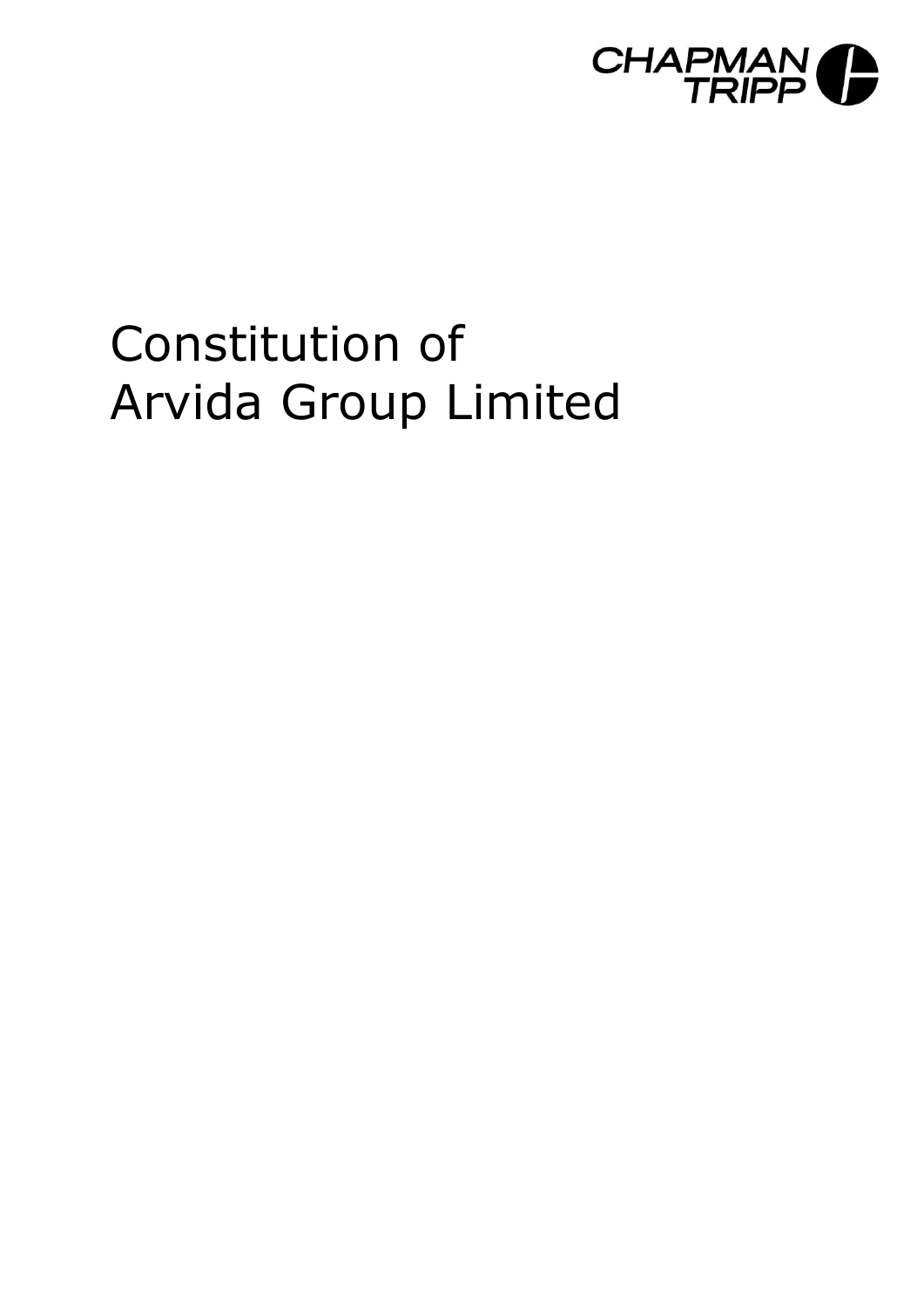# **CONSTITUTION OF ARVIDA GROUP LIMITED**

#### **INTERPRETATION**

## 1 **Defined terms**

1.1 In this constitution the following expressions have the following meanings:

*Act* means the Companies Act 1993;

*ASX* means ASX Limited (ACN 008 624 691) or the financial market operated by ASX Limited, as the context requires;

*ASX Listing Rules* means the listing rules of ASX and any other rules of ASX which are applicable if the Company is admitted to the official list of ASX, each as amended or replaced from time to time, except to the extent of any express written waiver by ASX;

*Board* means the board of directors of the Company from time to time;

*Company* means Arvida Group Limited;

*constitution* means this constitution as it may be altered from time to time in accordance with the Act;

*Director* means a person appointed as a director of the Company in accordance with this constitution;

*NZX* means NZX Limited, its successors and assigns and, as the context permits, includes any duly authorised delegate of NZX;

*NZX Listing Rules* means the Listing Rules applying to the NZX Main Board (or any successor to that market) as altered from time to time by NZX;

*Rules* means the NZX Listing Rules and, if the Company is admitted to the official list of the ASX, the ASX Listing Rules;

*Share* means a share in the Company; and

*written* or *in writing* in relation to words, figures and symbols includes all modes of presenting or reproducing those words, figures and symbols in a tangible and visible form.

- 1.2 Subject to clause *1.1*, expressions:
	- (a) which are defined in the Rules (whether or not expressed with an initial capital letter) have the meanings given by the Rules; and
	- (b) which are defined in the Act (whether generally or for the purposes of one or more particular provisions) have the meanings given to them by the Act. Where an expression is defined in the Act more than once and in different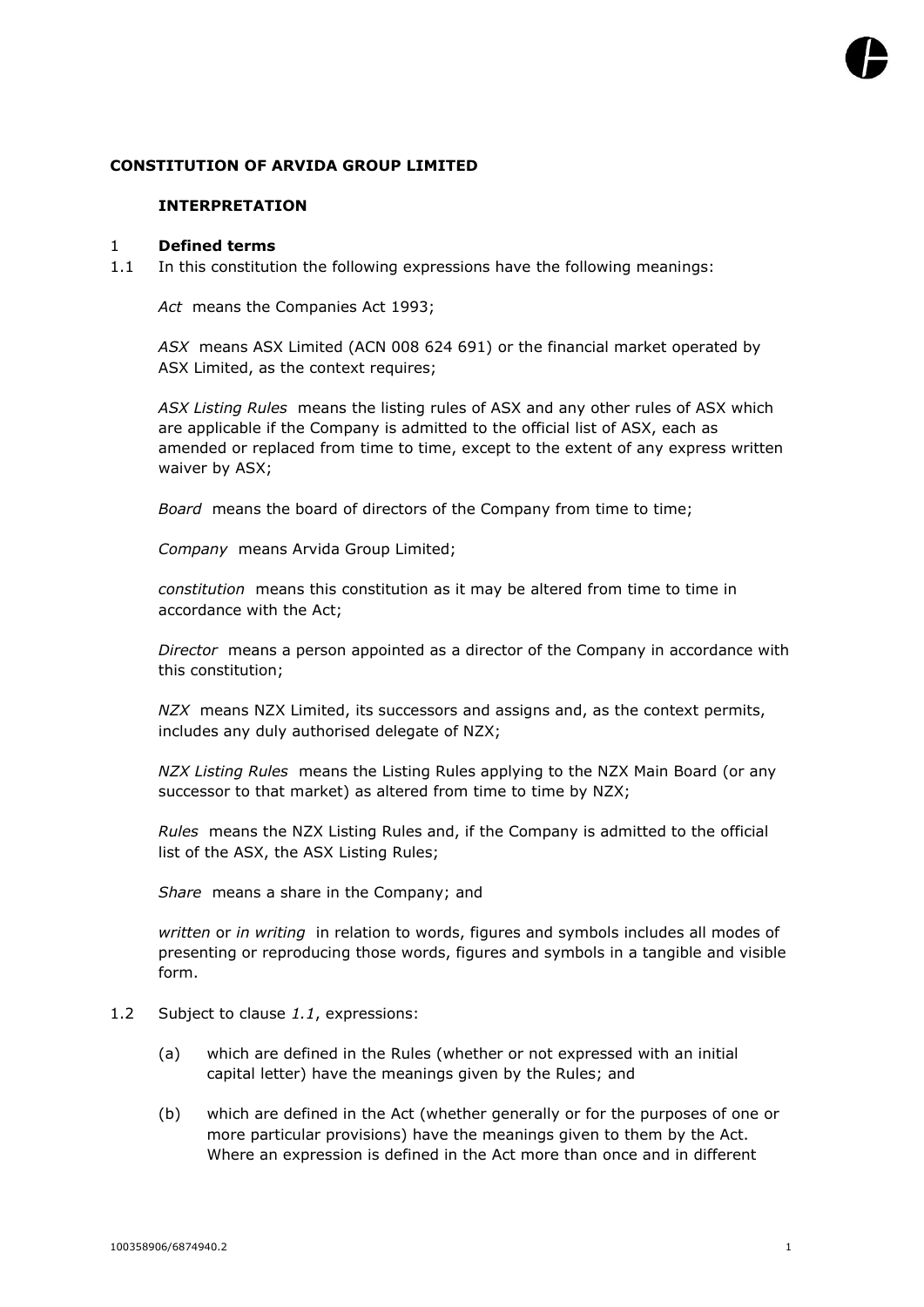

contexts, its meaning will be governed by the context in which it appears in this constitution.

## 2 **Construction**

In this constitution:

- 2.1 headings appear as a matter of convenience and do not affect the interpretation of this constitution;
- 2.2 the singular includes the plural and vice versa, and words importing one gender include the other genders;
- 2.3 a reference to an enactment or any regulations is a reference to that enactment or those regulations as amended, or to any enactment or regulations substituted for that enactment or those regulations;
- 2.4 a reference to a Rule or the Rules includes that Rule or the Rules as from time to time amended or substituted;
- 2.5 a reference to *permitted by the Act* or *permitted by the Rules* means not prohibited by the Act or not prohibited by the Rules; and
- 2.6 the Schedules form part of this constitution.

## **RELATIONSHIP BETWEEN CONSTITUTION AND RULES**

# 3 **Incorporation of NZX Listing Rules while listed by NZX** For so long as the Company is listed by NZX:

- 3.1 this constitution is deemed to incorporate all provisions of the NZX Listing Rules required under the NZX Listing Rules to be contained or incorporated by reference in this constitution, as those provisions apply from time to time (and as modified by any ruling relevant to the Company granted by NZX from time to time);
- 3.2 shareholders must not cast a vote if prohibited from doing so by the NZX Listing Rules; and
- 3.3 Directors must not cast a vote if prohibited from doing so by the NZX Listing Rules.

#### 4 **Company must comply with NZX Listing Rules while listed by NZX**

Notwithstanding anything else in this constitution, for so long as the Company is listed by NZX, the Company must comply with the NZX Listing Rules. If this constitution contains any provision inconsistent with the NZX Listing Rules then the NZX Listing Rules prevail. To the extent that any provision of this constitution is expressed as being subject to the NZX Listing Rules or requires compliance with the NZX Listing Rules, such provision will only be subject to, or require compliance with, the NZX Listing Rules so long as the Company is listed.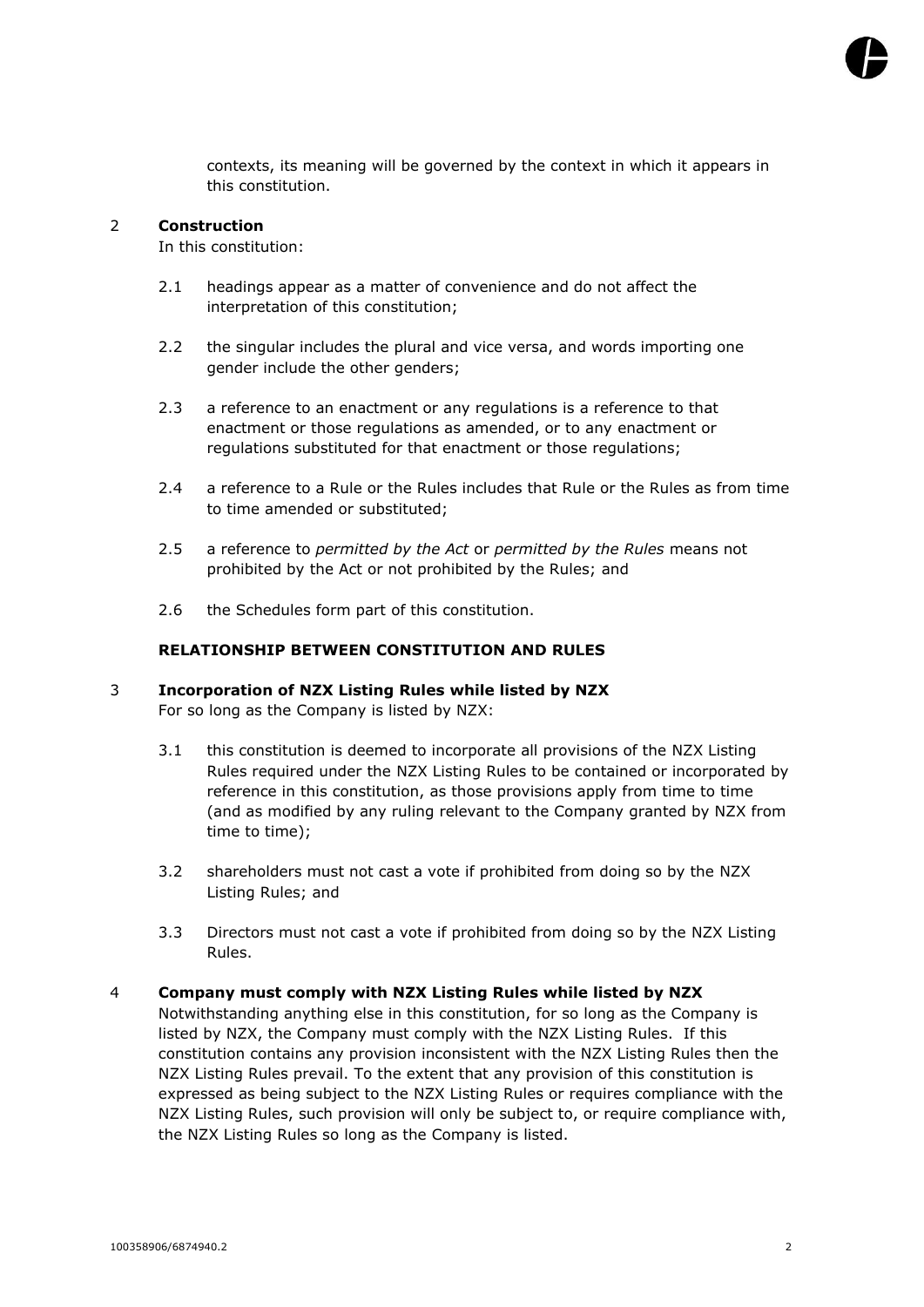

# 5 **NZX's rulings**

If NZX has granted a ruling in relation to the Company authorising any act or omission which in the absence of that ruling would be in contravention of the NZX Listing Rules or this constitution that act or omission will, unless a contrary intention appears in this constitution, be deemed to be authorised by the NZX Listing Rules and by this constitution.

## 6 **Failure to comply with NZX Listing Rules has limited effect in some cases**

Any failure to comply with the NZX Listing Rules does not affect the validity or enforceability of any transaction, contract, action or other matter whatsoever (including the proceedings of, or voting at, any meeting) done or entered into by, or affecting, the Company, except that a party to a transaction or contract who knew of the failure to comply with the NZX Listing Rules is not entitled to enforce that transaction or contract. This clause does not affect the rights of any holder of securities of the Company against the Company or the Board arising from failure to comply with the NZX Listing Rules.

## 7 **Company must comply with ASX Listing Rules if listed by ASX** If the Company is admitted to the official list of ASX:

- 7.1 notwithstanding anything contained in this constitution, if the ASX Listing Rules prohibit an act being done, the act shall not be done;
- 7.2 nothing in this constitution prevents an act being done that the ASX Listing Rules require to be done;
- 7.3 if the ASX Listing Rules require an act to be done or not to be done, authority is given for that act to be done or not to be done (as the case may be);
- 7.4 if the ASX Listing Rules require this constitution to contain a provision and it does not contain such a provision, this constitution is deemed to contain that provision;
- 7.5 if the ASX Listing Rules require this constitution not to contain a provision and it contains such a provision, this constitution is deemed not to contain that provision; and
- 7.6 if any provision of this constitution is or becomes inconsistent with the ASX Listing Rules, this constitution is deemed not to contain that provision to the extent of the inconsistency.

## **SHARES AND SHAREHOLDERS**

- 8 **Board need not comply with statutory pre-emptive rights** Section 45 of the Act does not apply to the Company.
- 9 **Further issues of Shares do not affect rights of existing shareholders** Subject to this constitution, the Board may issue Shares that rank as to voting or distribution rights, or both, equally with or in priority to any existing Shares. Any such issue will not be treated as an action affecting the rights attached to those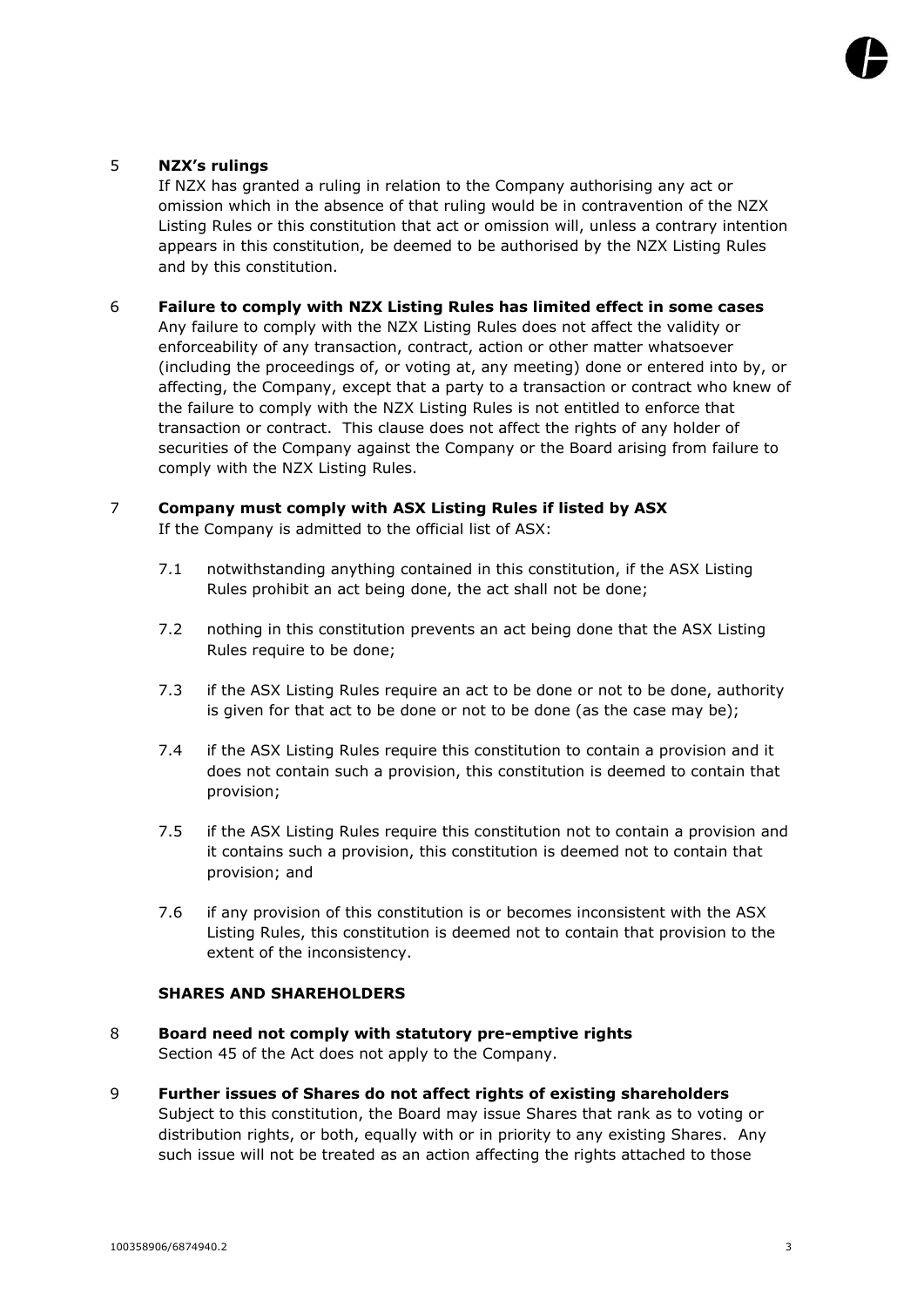

existing Shares unless the terms of issue of those Shares expressly provide otherwise.

## 10 **Consolidation and subdivision**

The Board may:

- 10.1 consolidate and divide Shares or any class of Shares in proportion to those Shares or the Shares in that class; or
- 10.2 subdivide Shares or any class of Shares in proportion to those Shares or the Shares in that class.

## 11 **Share register may be divided**

The share register may be divided into 2 or more registers kept in different places.

## 12 **Record date for shareholder voting**

The Board may determine in a notice of meeting for the purpose of voting at that meeting that those registered shareholders as at 5 p.m. on a day not more than 2 working days before the meeting will be the only persons entitled to exercise the right to vote at that meeting.

## 13 **Registration of separate parcels**

A holder of securities of the Company or a transferee may request the Company to register the securities held by that person in two or more separately identifiable parcels. Where the Company agrees to such a request, the Company may, so far as it considers convenient, communicate with the holder of the securities, pay dividends and otherwise act in respect of such parcel, as if the separately identifiable parcels belonged to different persons.

# 14 **Board may refuse or delay transfer**

The Board may in its absolute discretion refuse or delay the registration of any transfer of Shares (subject to their terms of issue) if permitted to do so by the Act or the Rules.

#### 15 **Compulsory sale of less than minimum holdings**

- 15.1 The Company may at any time give notice to a security holder holding less than a minimum holding that if, at the expiration of 3 months after the date the notice is given, securities then registered in the name of the holder are less than a minimum holding the Company may sell those securities through NZX or in some other manner approved by NZX.
- 15.2 The Board may authorise the transfer of the securities sold under this clause to a purchaser of the securities through NZX or in some other manner approved by NZX, and the holder is deemed to have authorised the Company to act on behalf of the holder and to sign all necessary documents relating to the sale. The purchaser is not bound to see to the application of the purchase money, nor shall the title to the securities be affected by any irregularity or invalidity in the procedures under this constitution relating to the sale. The remedy of any person aggrieved by the sale is in damages only and against the Company exclusively.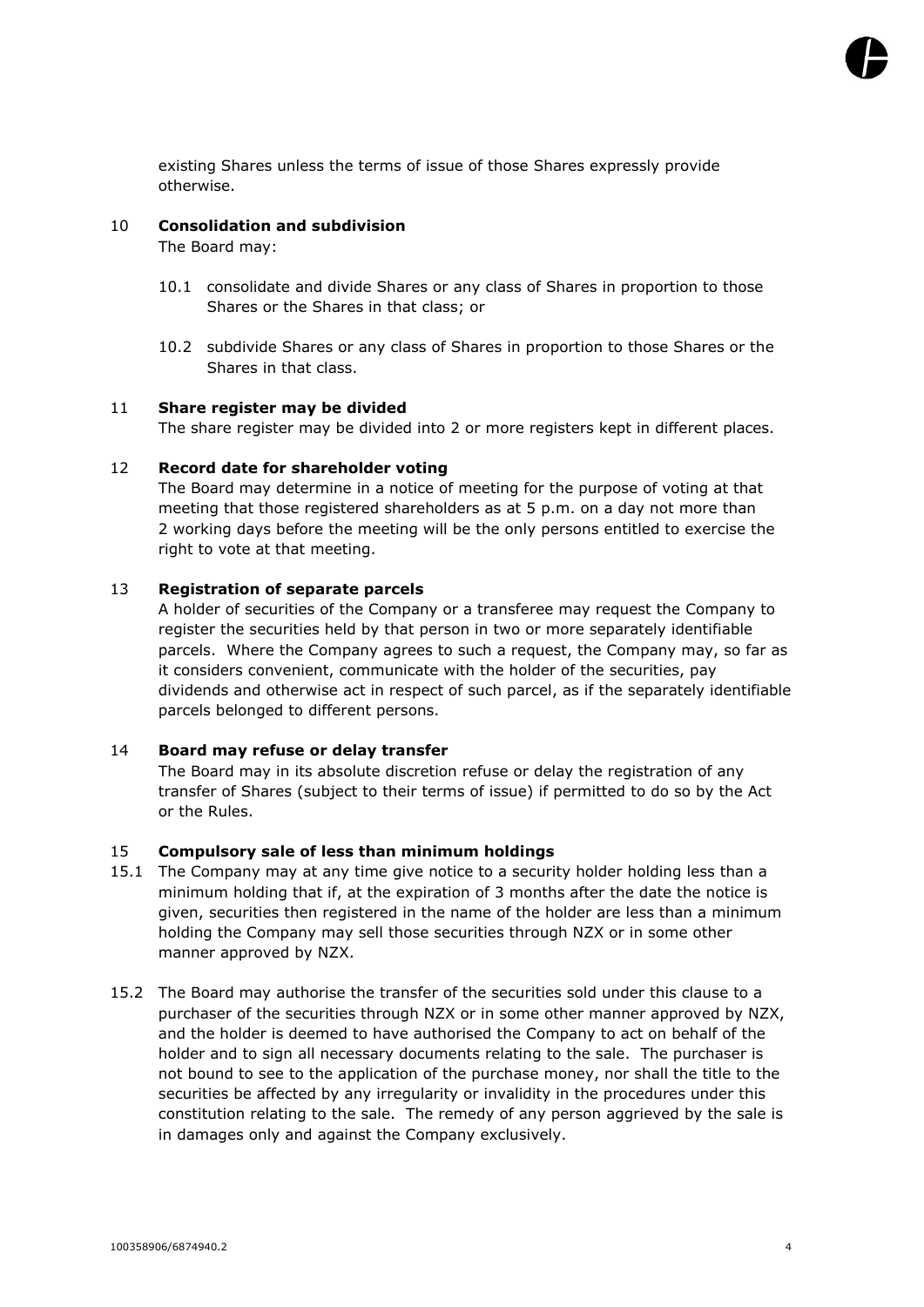- 15.3 The proceeds of the sale of any securities sold under this clause must be applied as follows:
	- (a) first, in payment of any reasonable sale expenses.
	- (b) second, in satisfaction of any unpaid calls or any other amounts owing to the Company in respect of the securities.
	- (c) the residue, if any, must be paid to the person who was the holder immediately before the sale or his or her executors, administrators or assigns.
- 15.4 A certificate, signed by a Director, that records that a power of sale under this clause has arisen and is exercisable by the Company is conclusive evidence of the facts stated in that certificate.

# 16 **Board may make calls on Shares**

The Board may make calls on any shareholder for any money that is unpaid on that shareholder's Shares and not otherwise payable at a specified time or times under this constitution or the terms of issue of those Shares or any contract for the issue of those Shares. The First Schedule governs calls on Shares.

# 17 **Forfeiture of Shares where calls or other amounts unpaid**

The Board may exercise the rights set out in the First Schedule for forfeiture of any Shares if the holder of those Shares fails to pay:

- 17.1 a call, or an instalment of a call, on those Shares; or
- 17.2 any amount that is payable under this constitution or the terms of issue of those Shares or any contract for the issue of the Shares.

# 18 **Company's lien**

The Company has a lien on Shares and dividends in respect of such Shares on the terms set out in the First Schedule.

# 19 **Company may acquire and hold Shares**

Subject to this constitution and the Rules, the Company may:

- 19.1 purchase or otherwise acquire Shares issued by the Company and may hold Shares as treasury stock; and
- 19.2 make an offer to one or more holders of Shares to acquire Shares issued by the Company in such number or proportions as it thinks fit,

in accordance with the Act and the Rules.

# 20 **Company may issue and redeem Shares**

Subject to this constitution and the Rules, the Company may:

20.1 issue or redeem redeemable Shares; and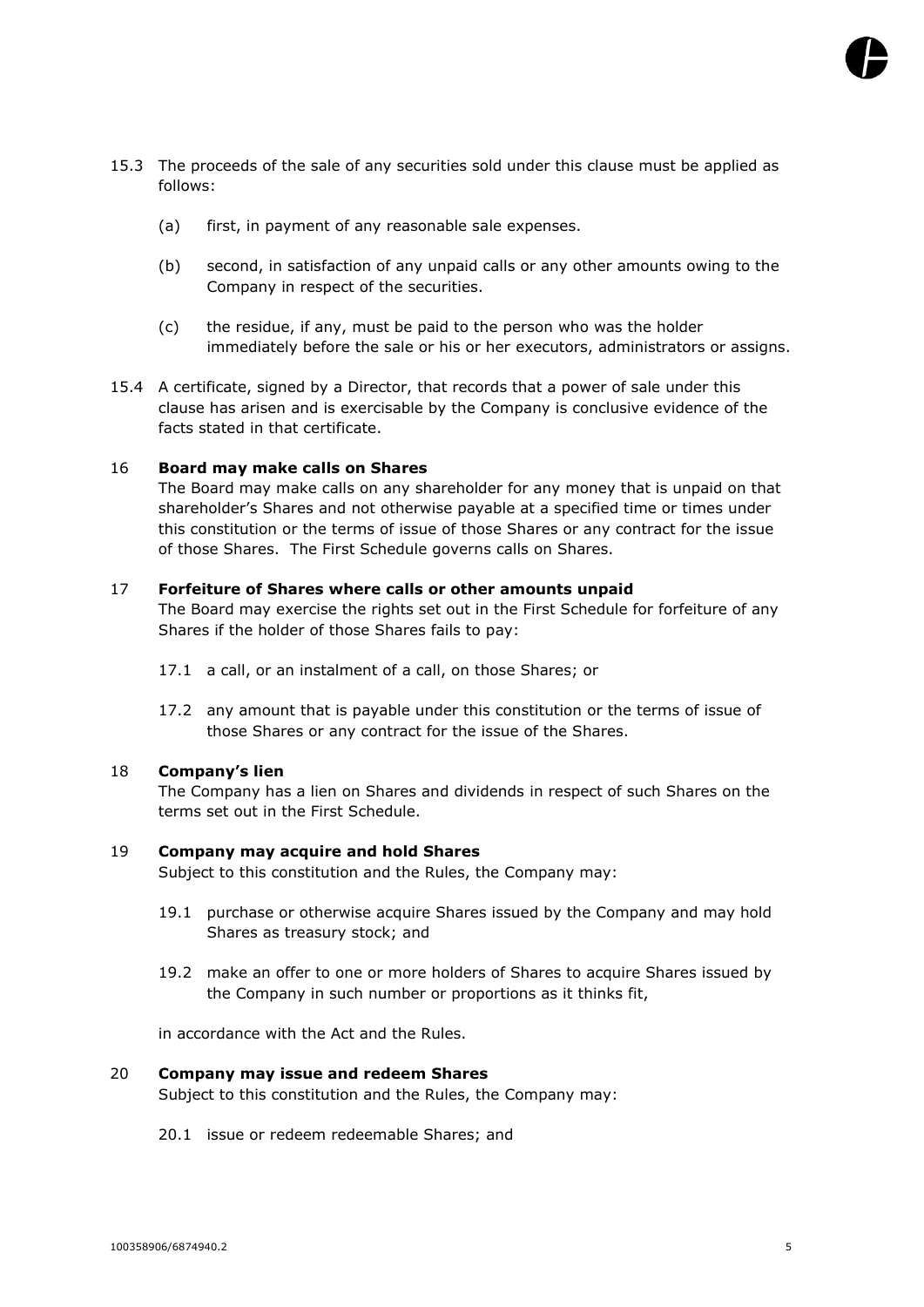

20.2 exercise an option to redeem redeemable Shares issued by the Company in relation to one or more holders of redeemable Shares,

in accordance with the Act and the Rules.

## 21 **Board deductions from distribution**

The Board may, at its discretion, deduct from any dividend or other distribution payable to a shareholder any amount owed by the shareholder to the Company in respect of which the Company has a lien over the specific Shares on which the dividend or other distribution is payable. The Board must deduct from any dividend or other distribution payable to any shareholder any amount it is required by law to deduct, including withholding and other taxes.

## 22 **Distributions do not bear interest**

No dividend or other distribution shall bear interest against the Company unless the applicable terms of issue of an equity security expressly provide otherwise.

# 23 **Unclaimed distributions**

All dividends and other distributions unclaimed for one year after the due date for payment may be invested or otherwise made use of by the Board for the benefit of the Company until claimed. The Company shall be entitled to mingle the distribution with other money of the Company and shall not be required to hold it or to regard it as being impressed with any trust but, subject to compliance with the solvency test, shall pay the distribution to the person producing evidence of entitlement.

# 24 **Proceedings at meetings of shareholders and interest groups**

The Second Schedule governs the proceedings at meetings of shareholders. The Second Schedule also governs the proceedings of meetings of any interest group required to be held by the Act, the Rules, or this constitution, with all necessary consequential modifications, except that the quorum shall be the members of the interest group holding 5% or more of the total number of securities held by all members of that group having the right to vote at the meeting.

# **DIRECTORS**

#### 25 **Appointment of Directors**

- 25.1 Any natural person who is not disqualified under the Act and, if required under the Rules, who has been nominated within the time limits under (and in accordance with the other requirements of) the Rules, may be appointed as a Director by an ordinary resolution of security holders.
- 25.2 The Board may appoint any person who is not disqualified under the Act to be a Director to fill a casual vacancy or as an addition to the existing Directors. Any Director appointed under this clause (including any person who subsequent to his or her appointment as a Director becomes an executive Director) may hold office only until the next annual meeting, and is then eligible for election.
- 25.3 The persons holding office as directors of the Company on adoption of this constitution continue in office and are deemed to have been appointed as Directors pursuant to this constitution. Similarly the chairperson of the Board continues in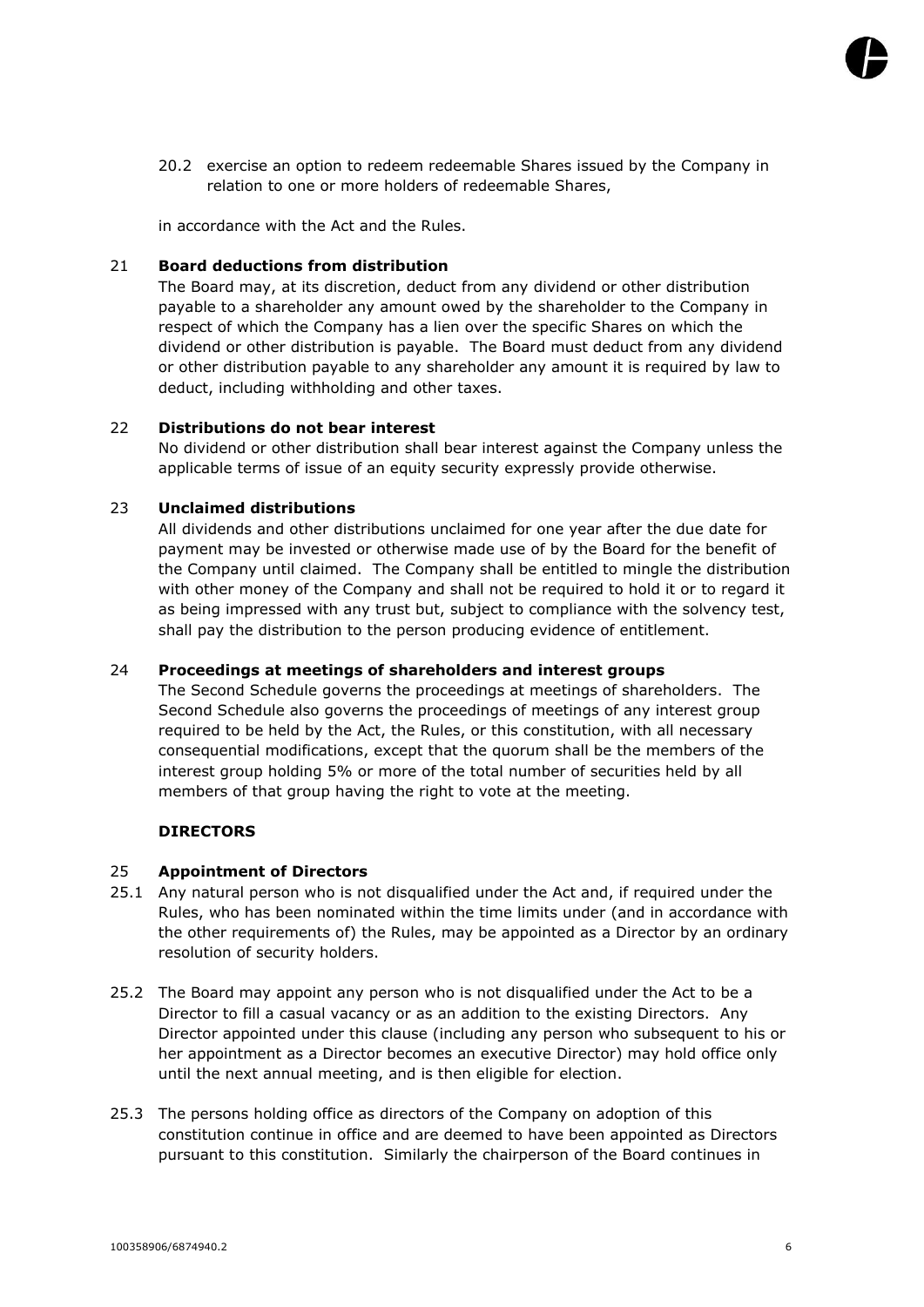

office and is deemed to have been appointed as chairperson pursuant to this constitution.

25.4 Without limiting this clause, the Company shall comply with the minimum board composition requirements of the Rules.

## 26 **Rotation of Directors**

- 26.1 Each Director shall retire from office when required to do so by the Rules, but, subject to the Rules, shall be eligible for re-election (including at any meeting at which the Director retires).
- 26.2 A Director retiring at an annual meeting continues to hold office:
	- (a) until he or she is re-elected; or
	- (b) if he or she is not re-elected, until the meeting of security holders at which he or she retires (or any adjournment of that meeting) elects someone in his or her place; or
	- (c) if the meeting of security holders does not elect someone in his or her place, until the end of the meeting or any adjournment of the meeting.
- 26.3 The security holders may by ordinary resolution fill the office vacated by a Director who is retiring in accordance with this clause by electing a person who is not disqualified under the Act to that office at the annual meeting at which the outgoing Director retires. If no new Director is elected and if the retiring Director (not being disqualified under the Act) is offering himself or herself for re-election, the retiring Director shall be deemed to be re-elected unless it is expressly resolved by ordinary resolution not to fill the vacated office or a resolution for the re-election of that Director is put to the meeting and lost.

#### 27 **No shareholding qualification for Directors**

There is no shareholding qualification for Directors.

- 28 **Election of chairperson and deputy chairperson of the Board and term of office**
- 28.1 The Directors may elect one of their number as chairperson of the Board and, if they so determine, a deputy chairperson of the Board.
- 28.2 The chairperson of the Board and, if one has been elected the deputy chairperson of the Board, holds that office until the expiry of any period determines by the Board or he or she vacates that office or the Directors elect a chairperson or deputy chairperson (as the case may be) in his or her place.

#### 29 **Office of Director vacated in certain cases**

The office of Director is vacated if the person holding that office:

29.1 dies; or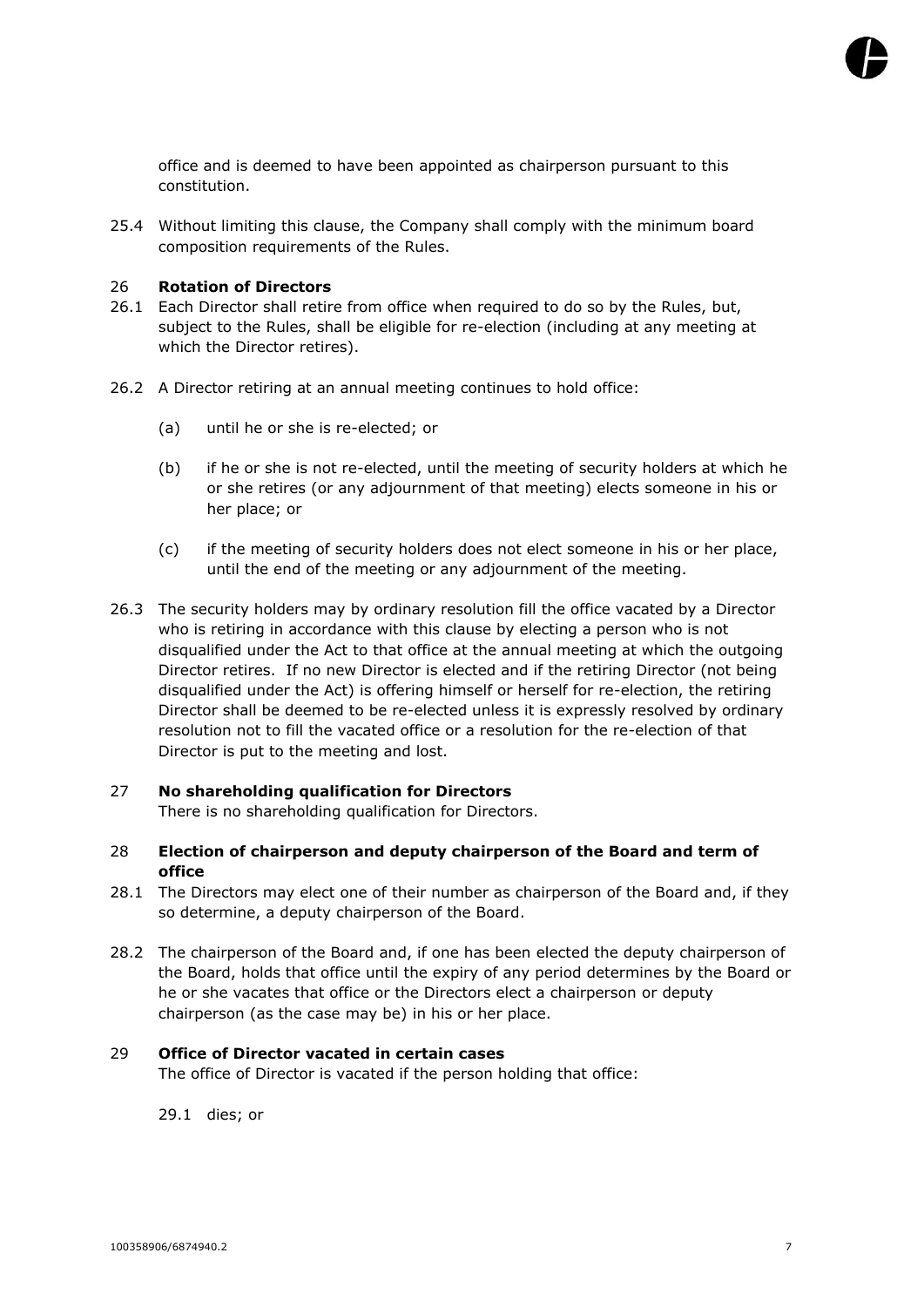

- 29.2 is absent from 3 consecutive meetings of the Board without leave being granted by a resolution of the Board and the Board resolves that the Director has vacated office; or
- 29.3 becomes disqualified from being a Director pursuant to the Act; or
- 29.4 retires from office and is not re-elected or deemed to have been re-elected under this constitution; or
- 29.5 is removed from office in accordance with this constitution or the Act.

## 30 **Meetings of the Board**

The Third Schedule governs the proceedings at meetings of the Board, except where otherwise agreed by all Directors in relation to a particular meeting or meetings. The third schedule to the Act does not apply to proceedings of the Board.

## 31 **Written resolutions of Board permitted**

A written resolution signed or assented to by all of the Directors then entitled to receive notice of a meeting of the Board is as valid and effective as if it had been passed at a meeting of the Board duly convened and held, and may consist of several copies of the resolution, each signed or assented to by one or more of the Directors.

## 32 **Written resolutions may be in counterparts**

Any written resolution may consist of several copies of the resolution, each signed or assented to by one or more of the Directors. A copy of a written resolution, which has been signed and is sent by facsimile or any similar means of communication, will satisfy the requirements of this clause.

#### 33 **Board delegates to comply with regulations**

In exercising the Board's delegated powers, any committee of Directors, Director, employee, or any other person must comply with any regulations that the Board may impose.

# 34 **Committee proceedings**

The provisions of this constitution relating to meetings and proceedings of the Board also apply to meetings and proceedings of any committee of Directors, except to the extent the Board determines otherwise.

# 35 **Reimbursement of expenses**

A Director may be reimbursed for reasonable travelling, accommodation and other expenses incurred in the course of performing duties or exercising powers as a Director without requiring the prior approval of shareholders.

# <span id="page-8-0"></span>36 **Directors may appoint and remove alternate Directors**

Every Director may:

36.1 appoint any person who is not a Director and is not disqualified by the Act or this constitution from being a Director, and whose appointment has been approved in writing by a majority of the other Directors, to act as an alternate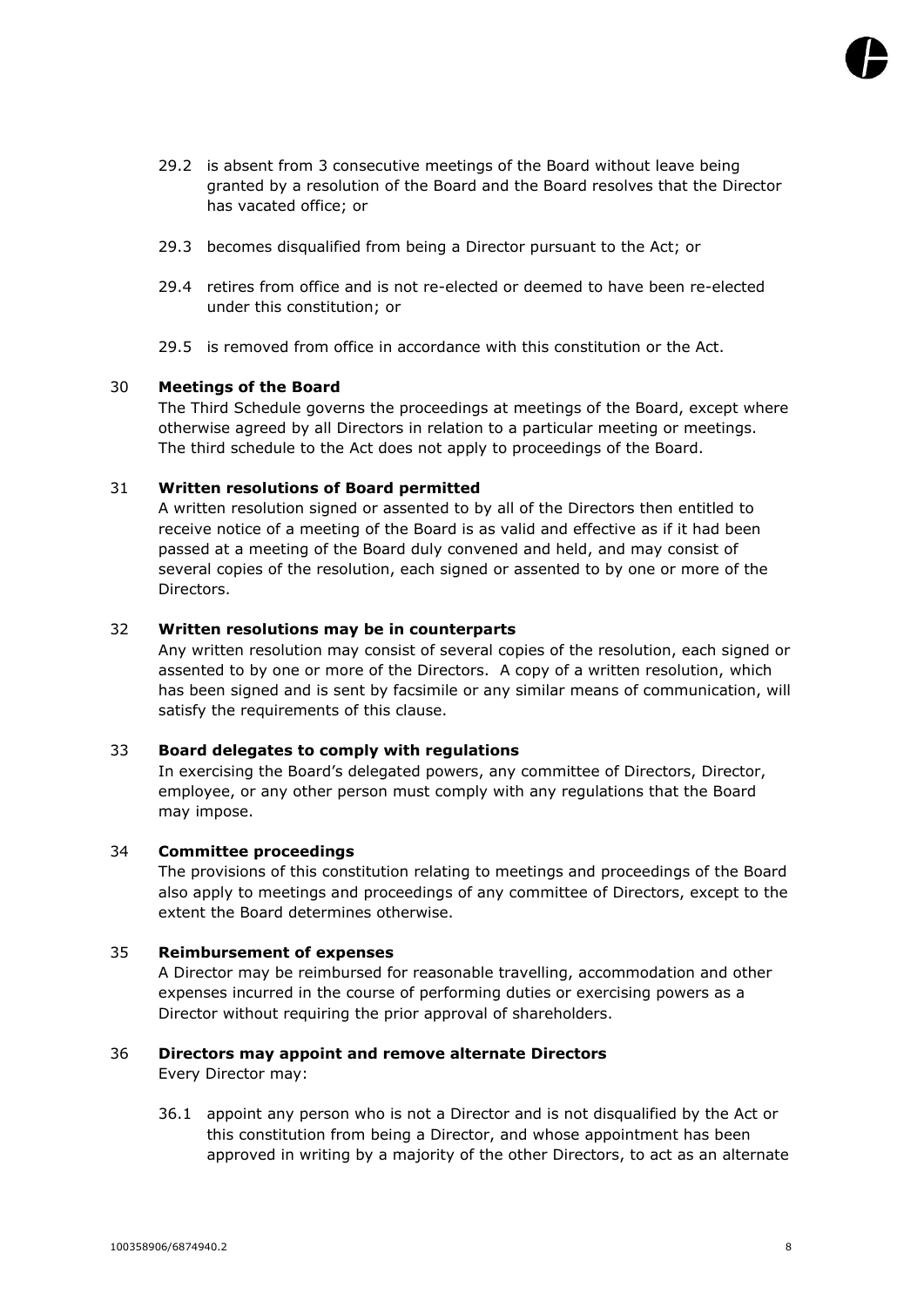

Director in his or her place either for a specified period, or generally during the absence or inability to act from time to time of such Director; and

36.2 remove his or her alternate Director from that office,

by giving written notice to that effect to the Company. A majority of the other Directors may similarly remove an alternate of a Director from that office. No Director shall appoint a deputy or agent otherwise than by way of appointment of an alternate Director under this clause [36.](#page-8-0)

# 37 **Alternate Director has powers of appointer**

While acting in the place of the Director who appointed him or her, an alternate Director:

- 37.1 has, and may exercise and discharge, all the powers, rights, duties and privileges of that Director (including the right to receive notice of, be counted as part of the quorum of, and participate in a meeting, of the Board, and to sign any document, including a written resolution, and to act as chairperson of the Board, but excluding the right to appoint an alternate Director);
- 37.2 is also subject to the same terms and conditions of appointment as that Director, except that he or she is not entitled to receive remuneration other than such proportion (if any) of the remuneration otherwise payable to his or her appointer as the appointer may direct by notice in writing to the Company.

#### 38 **Termination of appointment of alternate Director**

The appointment of an alternate Director terminates automatically if the Director who appointed him or her ceases to be a Director or if an event occurs which would cause him or her to vacate office if he or she were a Director. A Director retiring by rotation and being re-elected is not to be treated as having ceased to be a Director for the purposes of this clause.

#### **GENERAL**

39 **Company may indemnify Directors and employees for certain liabilities** The Company shall indemnify a Director or employee of the Company or a related company for any liability or costs for which a director or employee may be indemnified under the Act. The Board may determine the terms and conditions of such an indemnity.

## 40 **Company may effect insurance for Directors and employees**

The Company may, with the prior approval of the Board, effect insurance for a Director or employee of the Company or a related company for any liability or costs for which a company may effect insurance for a director or employee under the Act. The Board may determine the amounts and the terms and conditions of any such insurance.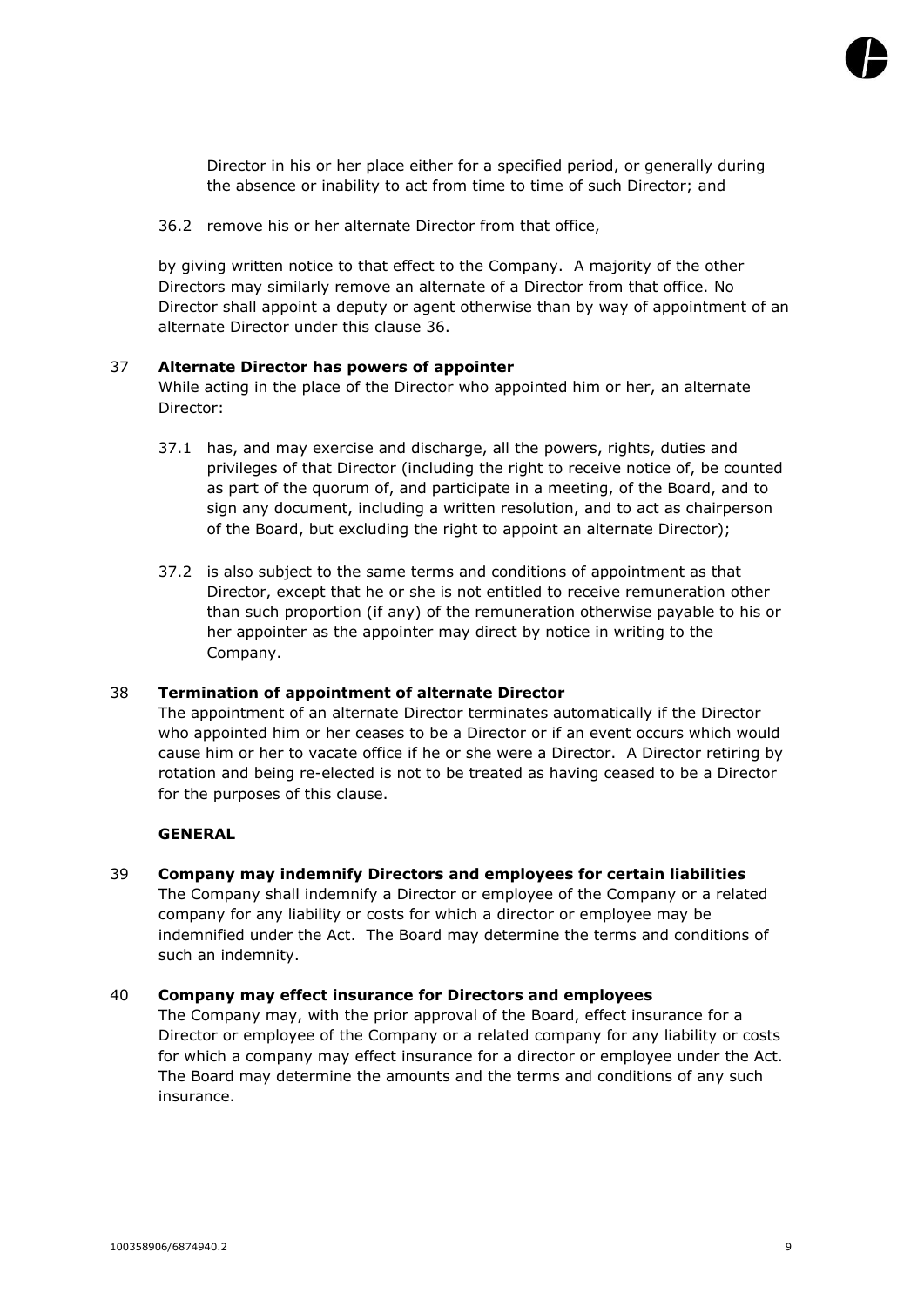# 41 **Manner of execution of deeds**

An obligation which, if entered into by a natural person, would, by law, be required to be by deed, may be entered into on behalf of the Company in writing signed under the name of the Company by a Director, or any other person authorised by the Board, whose signature must be witnessed, or as otherwise permitted by the Act.

# 42 **Distribution of surplus assets in kind**

If the Company is liquidated the liquidator may, with the approval of shareholders by special resolution, but subject to any other sanction required by the Act:

- 42.1 divide among the shareholders in kind the whole or any part of the surplus assets of the Company and for that purpose the liquidator may:
	- (a) fix such values for surplus assets as the liquidator considers to be appropriate, and
	- (b) determine how the division will be carried out as between shareholders or different classes of shareholder;

and

42.2 vest the whole or any part of any such surplus assets in trustees upon such trusts for the benefit of such of those shareholders as the liquidator thinks fit,

but so that no shareholder is compelled to accept any shares or other securities on which there is any liability.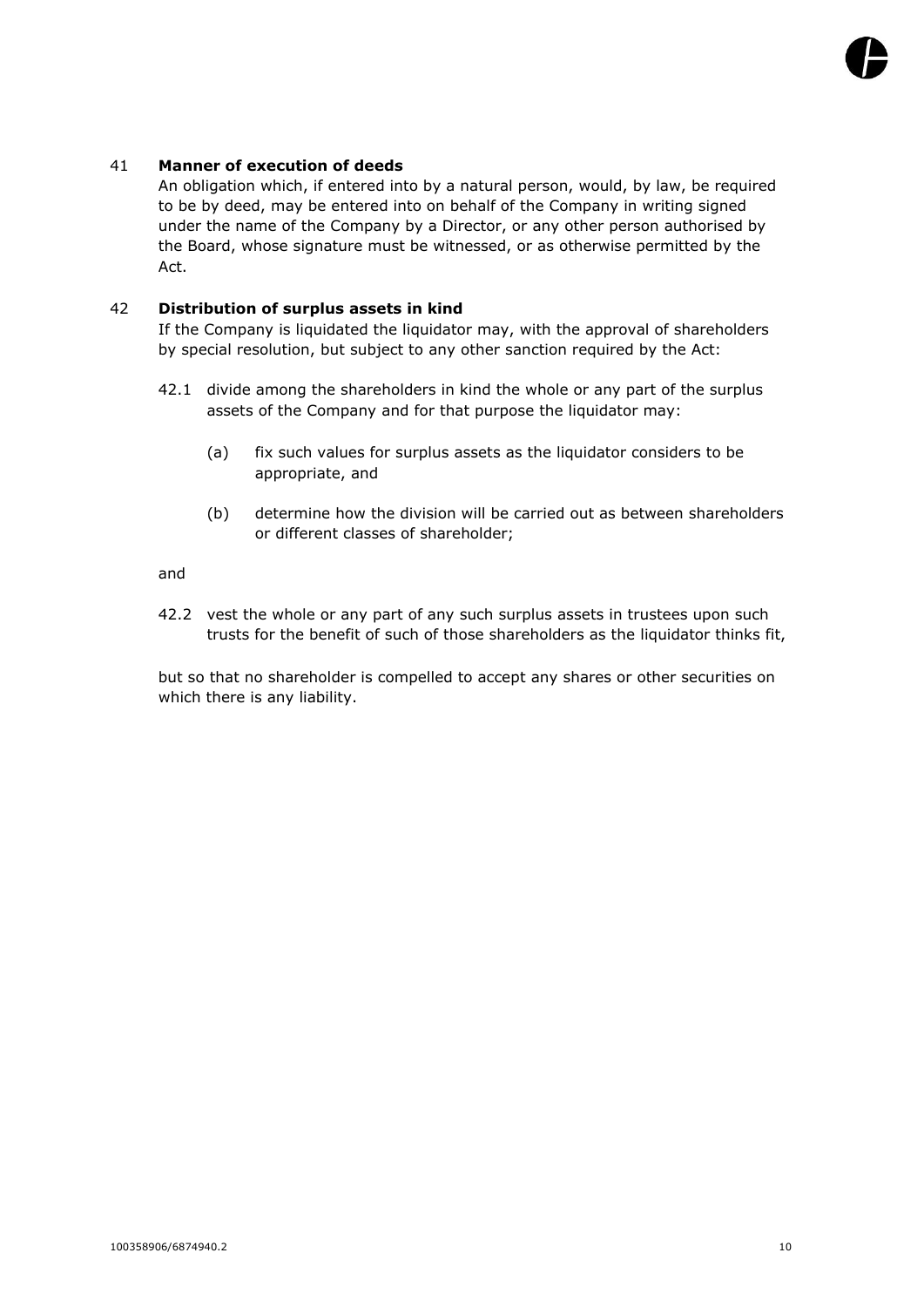# **FIRST SCHEDULE: CALLS, FORFEITURE AND LIENS**

## **INTERPRETATION**

## 1 **Construction**

Unless stated otherwise, references to clauses are references to clauses in this Schedule.

# **CALLS ON SHARES**

# 2 **Shareholders must pay calls**

Every shareholder on receiving at least 10 working days' notice specifying the time or times and the place of payment must pay, in accordance with that notice, the amount called to be paid in respect of any Shares that shareholder holds. The Board may revoke or postpone a call, or require a call to be paid by instalments.

## 3 **Call made when Board resolution passed**

A call is regarded as having been made at the time when the Board resolution authorising the call was passed.

## 4 **Joint holders are jointly and severally liable**

The joint holders of a Share are jointly and severally liable to pay all calls for that Share.

## 5 **Unpaid calls will accrue interest**

If an amount called is not paid in full at the time specified for payment, the person from whom the amount is due must pay the Company interest on the amount that remains unpaid at a rate determined by the Board and calculated from the time specified for payment until the day of actual payment. Subject to the Rules, the Board may waive some or all of the payment of that interest.

#### 6 **Amounts payable under terms of issue treated as calls**

Any amount that becomes payable on issue or at any specified date under this constitution or under the terms of issue of Shares or under a contract for the issue of Shares, will be regarded as being a call duly made and payable on the specified date. If the payment is not made, the relevant provisions of this constitution will apply as if the amount had become payable by virtue of a call made in accordance with this constitution.

## 7 **Board may differentiate between shareholders as to calls**

On the issue of Shares, the Board may differentiate between shareholders as to the amount of calls to be paid and the times of payment.

# 8 **Board may accept payment in advance for calls**

8.1 Where a shareholder is willing to advance some or all of the money unpaid and uncalled on any Share of that shareholder, the Board may accept the amount advanced on the Company's behalf. The Board may pay interest on that amount at a rate agreed between the Board and that shareholder for the period between the date that the amount is accepted and the date that the amount becomes payable pursuant to a call or the date specified for its payment.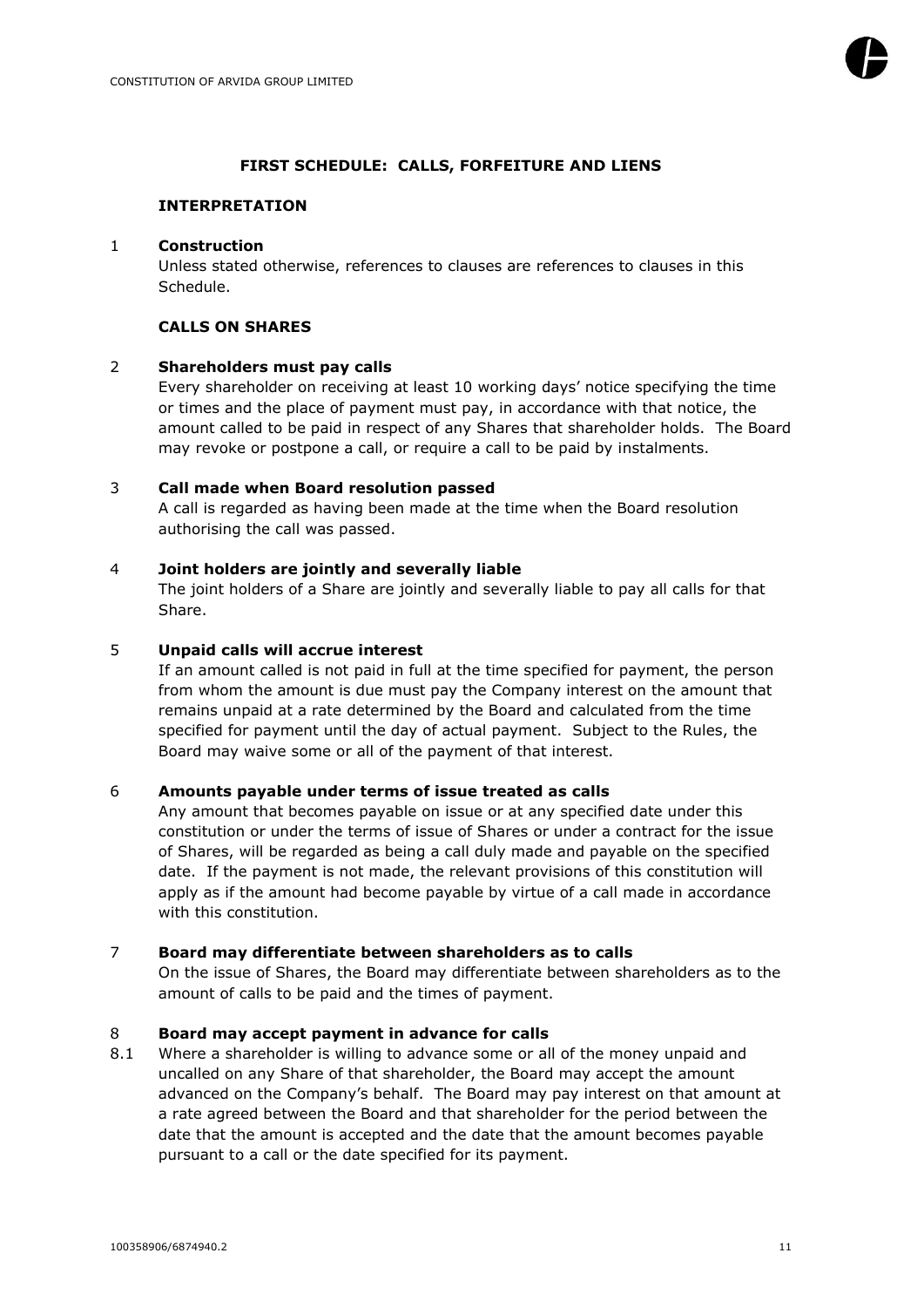

- 8.2 The Board may at any time repay to any shareholder the whole or any portion of any money so advanced upon giving that holder at least 10 working days' notice in writing and as from the date of such repayment interest (if any) shall cease to accrue on the money so repaid.
- 8.3 A shareholder is not entitled as of right to any payment of interest on any amount so paid in advance and the Board may decline to pay any interest. Any amount so paid in advance must not be taken into account in ascertaining the amount of any dividend or other distribution payable upon the Shares concerned.

# **FORFEITURE OF SHARES**

# <span id="page-12-0"></span>9 **Board may by notice require forfeiture of Shares if calls unpaid**

The Board may during the time that a call, instalment, or other amount remains unpaid on a Share, serve a notice on the holder of that Share requiring payment of the unpaid call, instalment, or other amount, together with any accrued interest and any expenses incurred by the Company by reason of non-payment.

#### 10 **Notice of forfeiture must satisfy certain requirements**

The notice served on a shareholder under clause [9](#page-12-0) must specify a date not earlier than 10 working days after the date the notice is served by which the payment is to be made. The notice must also state that in the event of non-payment by the appointed time, the Shares to which the call, instalment, or other amount relates, will be liable to be forfeited by the shareholder.

#### 11 **Failure to comply with notice may lead to forfeiture**

Where a valid notice under clause [9](#page-12-0) is served on a shareholder and the shareholder fails to comply with the notice, then the Board may resolve that any Share for which that notice was given and all distributions authorised and not paid before the notice was served be forfeited.

#### 12 **Board may deal with forfeited Share**

A forfeited Share may be sold or otherwise disposed of on such terms and in such manner as the Board thinks fit. However, the Board may cancel the forfeiture at any time before the sale or other disposition on such terms as the Board thinks fit if the call, instalment or other amount which remains unpaid on the Share is paid.

## 13 **Shareholder whose Shares are forfeited loses rights**

A person whose Shares have been forfeited immediately ceases to be a shareholder in respect of those Shares notwithstanding any other provision of this constitution, and remains liable to pay the unpaid amount that the shareholder owes the Company, but that liability shall cease if the Company receives payment in full of all money owing for those Shares.

#### 14 **Evidence of forfeiture**

A certificate signed by a Director that a Share has been duly forfeited on a stated date is conclusive evidence of the facts stated in that certificate.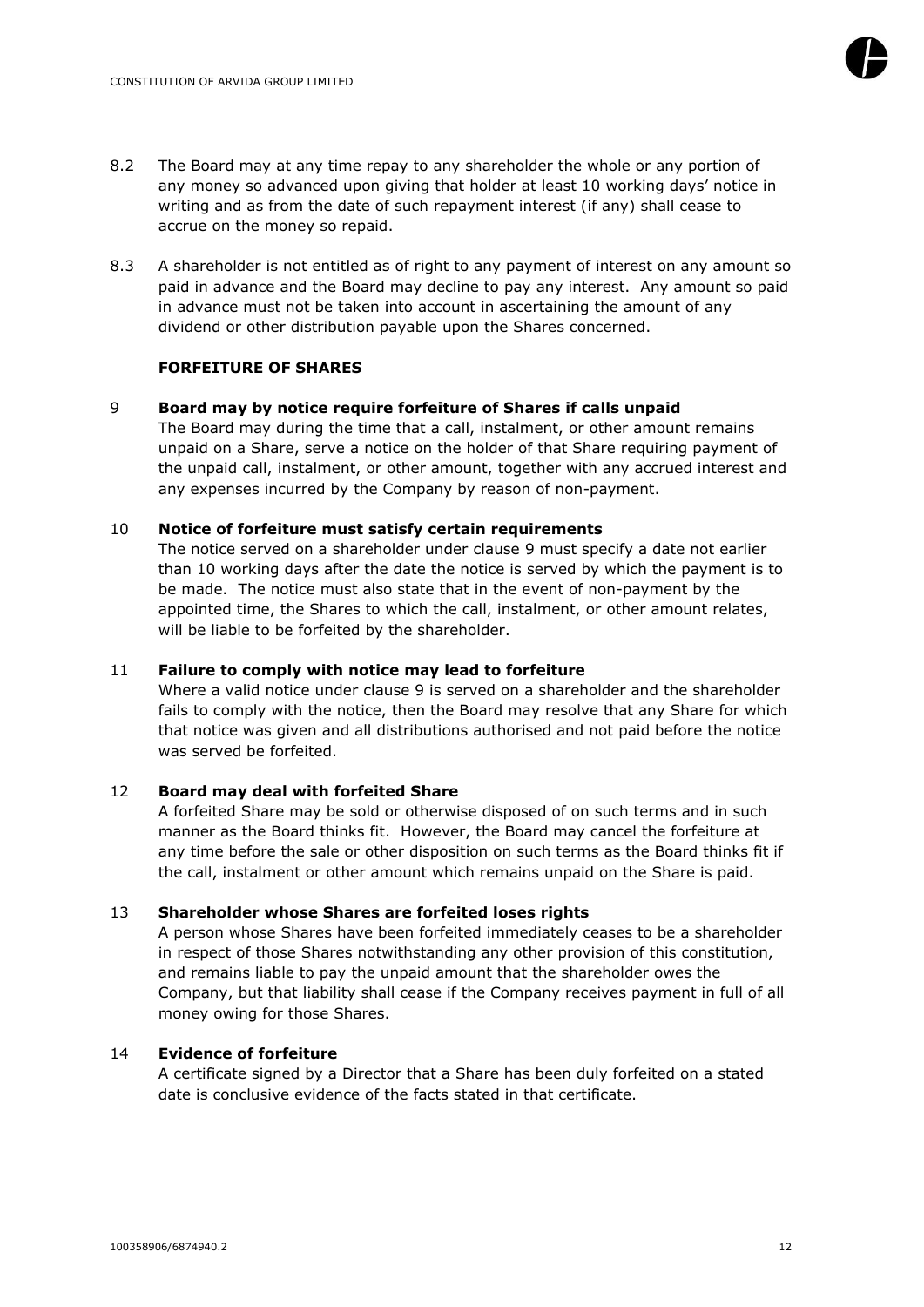

#### 15 **Company may sell forfeited Share**

The Company may receive the consideration, if any, given for a forfeited Share following a sale or disposition, and may execute a transfer of the Share in favour of the person to whom the Share is sold or disposed of, and register that person as the holder of the Share. That person is not bound to see to the application of the purchase money, if any, nor is the title to the Share affected by any irregularity or invalidity in the procedures under this constitution in respect of the forfeiture, sale or disposal of that Share. Any residue after satisfaction of unpaid calls, instalments, premiums or other amounts and interest, and expenses, shall be paid to the previous holder, or to his or her executors, administrators or assigns.

#### **LIEN ON SHARES**

#### 16 **Company's lien**

The Company has a lien, ranking in priority over all other equities, on:

- 16.1 all Shares registered in the name of a shareholder; and
- 16.2 all dividends authorised in respect of such Shares; and
- 16.3 the proceeds of sale of such Shares,

for:

- 16.4 unpaid calls and instalments payable in respect of any such Shares; and
- 16.5 interest on any such calls or instalments; and
- 16.6 sale expenses owing to the Company in respect of any such Shares; and
- 16.7 any amounts that the Company may be called on to pay under any statute, regulation, ordinance or other legislation in respect of the Shares of that shareholder, whether the period for payment has arrived or not.

### 17 **Waiver of lien**

Registration of a transfer of Shares on which the Company has any lien will operate as a waiver of the lien, unless the Company gives notice to the contrary to the transferee prior to registration.

#### <span id="page-13-0"></span>18 **Company may sell Share on which it has a lien**

The Company may sell a Share on which it has a lien in such manner as the Board thinks fit, where:

- 18.1 the lien on the Share is for a sum which is presently payable; and
- 18.2 the registered holder of the Share, or the person entitled to it on his or her death or bankruptcy, has failed to pay that sum within 10 working days after the Company has served that registered holder written notice demanding payment of that sum.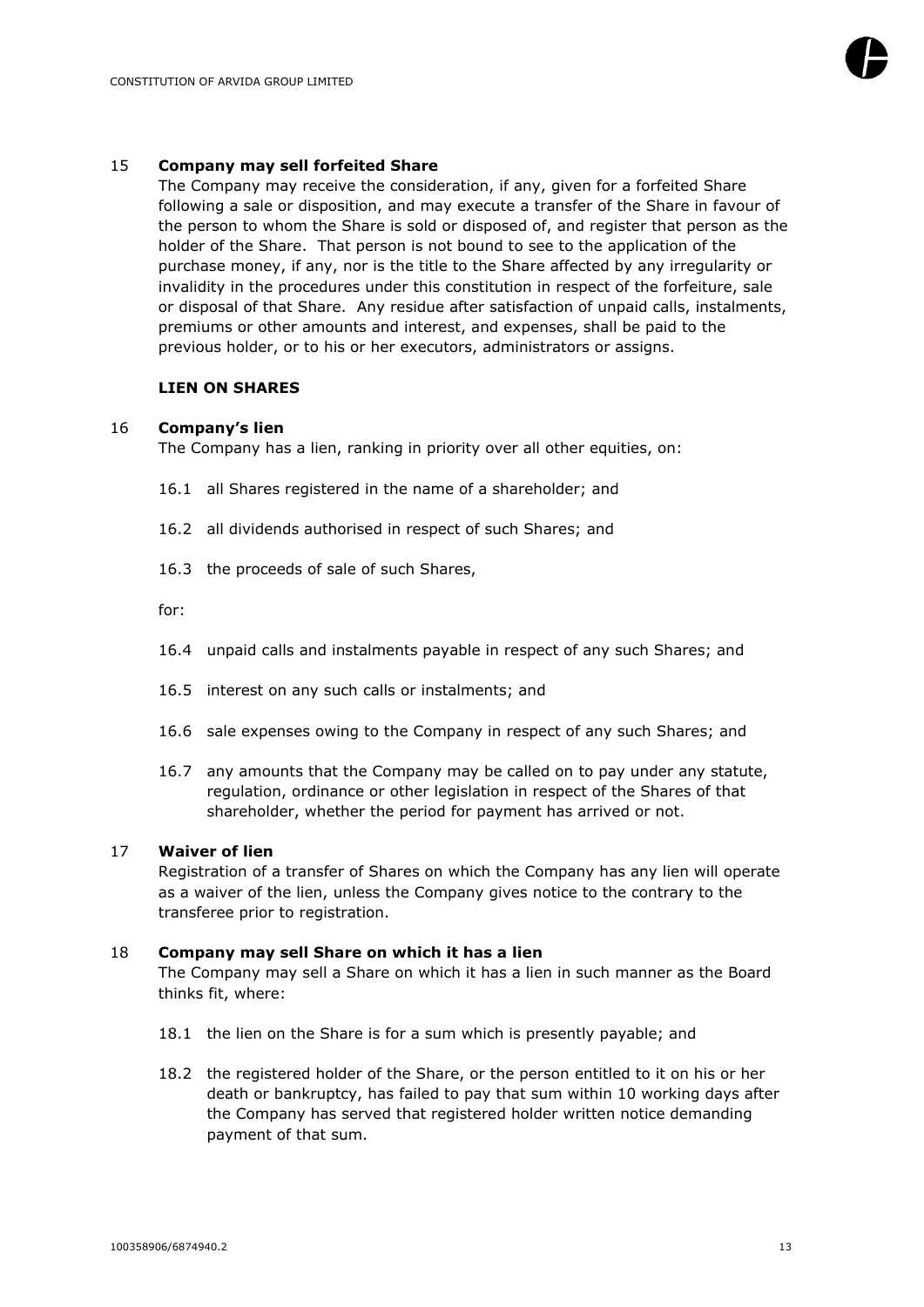

## 19 **Company may transfer Share and apply proceeds**

- 19.1 The Company may receive the consideration given for a Share sold under clause [18,](#page-13-0) and may execute a transfer of the Share in favour of the person to whom the Share is sold, and register that person as the holder of the Share discharged from all calls due prior to the purchase.
- 19.2 The purchaser is not bound to see to the application of the purchase money, and the purchaser's title to the Share is not affected by any irregularity or invalidity in the proceedings relating to the sale. The remedy of any person aggrieved by the sale shall be in damages only and against the Company exclusively.
- 19.3 The Company must apply the sale proceeds in payment of the sum presently payable on the lien, and the balance, if any, shall (subject to a like lien for sums not presently payable that existed upon the Share before the sale) be paid to the person who held the Share immediately before the date of sale or to his or her executors, administrators or assigns.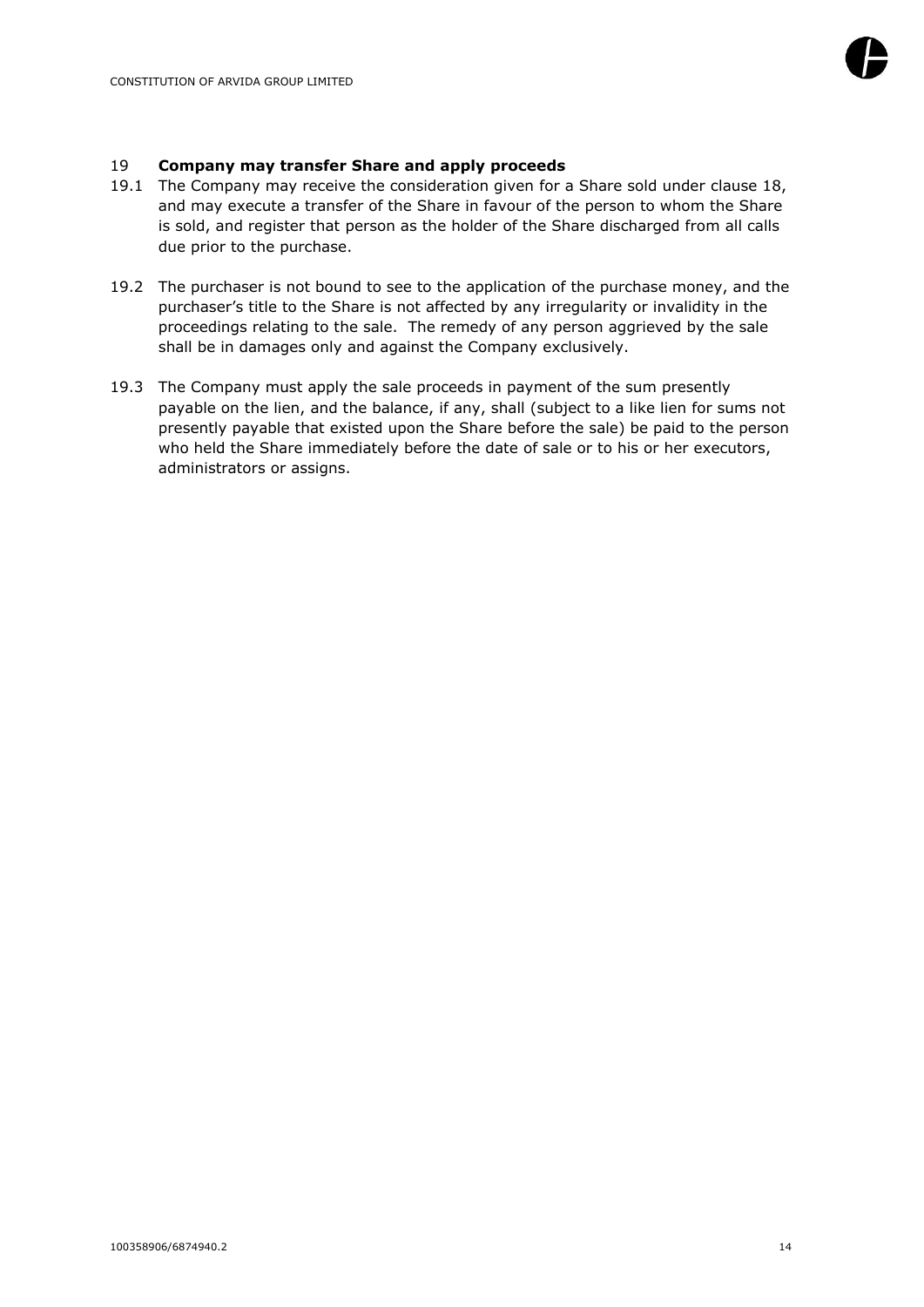## **SECOND SCHEDULE: PROCEEDINGS AT MEETINGS OF SHAREHOLDERS**

## **INTERPRETATION**

# 1 **Construction**

- 1.1 Unless stated otherwise, references to clauses are references to clauses in this Schedule.
- 1.2 A reference in this Schedule to a shareholder present at a meeting or entitled to vote at a meeting includes a reference to a proxy of a shareholder, a representative of a corporate shareholder, an attorney of a shareholder, and any person who may lawfully act on behalf of a shareholder.

# **NOTICE**

2 **Written notice must be given to shareholders, Directors and auditors** Written notice of the time and place of a meeting of shareholders must be sent to every shareholder entitled to receive notice of the meeting and to every Director and any auditor of the Company not less than 10 working days before the meeting.

## 3 **Notice must state nature of business**

The notice must:

- 3.1 state the nature of the business to be transacted at the meeting in sufficient detail to enable a shareholder to form a reasoned judgment in relation to it; and
- 3.2 state the text of any special resolution to be submitted to the meeting; and
- 3.3 contain or be accompanied by sufficient explanation to enable a reasonable person to understand the effect of the resolutions proposed in the notice; and
- 3.4 for so long as the Company is listed, comply with the requirements of the Rules.

#### 4 **Proxy form must be sent with notice**

A proxy form must be sent by mail or electronically with each notice of meeting.

#### 5 **Irregularities in notice may be waived**

Any irregularity in a notice of a meeting is waived if all the shareholders entitled to attend and vote at the meeting attend the meeting without protest as to the irregularity or if all such shareholders agree to the waiver.

#### 6 **Company's accidental failure to send notice does not invalidate meeting**

The accidental omission to send notice of a meeting to, or the failure to receive notice by, any person entitled to that notice, does not invalidate the proceedings at that meeting.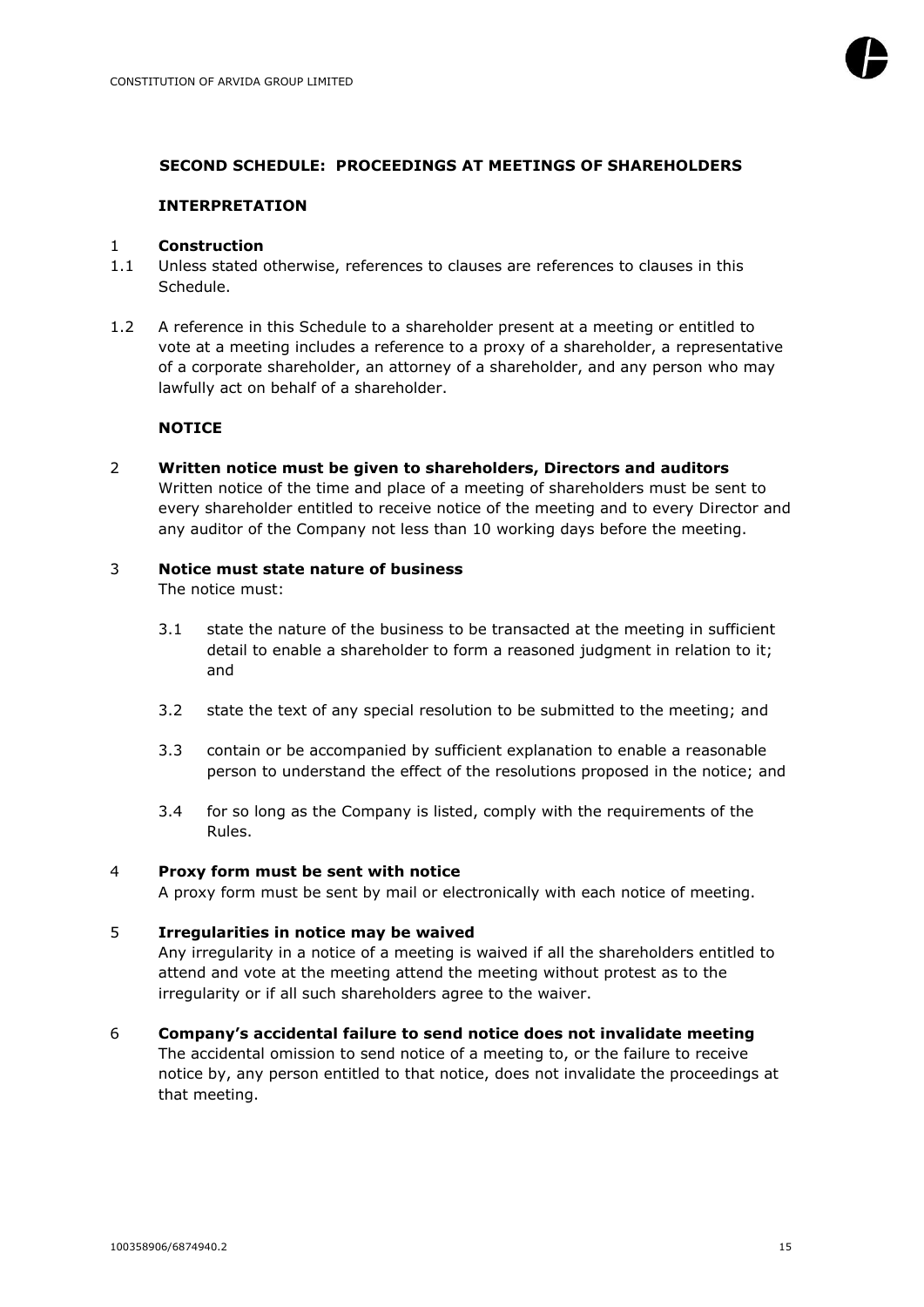

#### 7 **Notice of an adjournment**

- 7.1 If a meeting is adjourned for less than 30 days no notice of the time and place of the adjourned meeting need be given other than by announcement at the meeting from which the adjournment took place and any announcement required by the Rules.
- 7.2 If a meeting is adjourned for 30 days or more, notice of the adjourned meeting must be given in the same way as notice was given of the meeting from which the adjournment took place including any announcement required by the Rules.

## **MEETING AND QUORUM**

## 8 **Methods of holding meetings**

A meeting of shareholders may be held by a quorum of the shareholders:

- <span id="page-16-0"></span>8.1 being assembled together at the time and the place appointed for the meeting; or
- <span id="page-16-1"></span>8.2 participating in the meeting by means of audio, audio and visual, or electronic communication; or
- <span id="page-16-2"></span>8.3 by a combination of both the methods described in clauses [8.1](#page-16-0) and [8.2](#page-16-1) above*.*

The Company is not required to hold meetings of shareholders in the manner specified in clauses [8.2](#page-16-1) or [8.3](#page-16-2)*.* Meetings will be held in that manner only if the notice of meeting so specifies or the Board otherwise decides that the Company should do so. To avoid doubt, a shareholder participating in a meeting by means of audio, audio and visual, or electronic communication is present at the meeting and part of the quorum.

#### 9 **Business to be transacted only if a quorum is present**

Subject to clauses [11](#page-16-3) and [12,](#page-16-4) business may be transacted at a meeting of shareholders only if a quorum is present at the time when the meeting proceeds to business.

#### 10 **Quorum for shareholders' meeting**

A quorum for a meeting of shareholders is present if 3 or more shareholders are present having the right to vote at the meeting.

#### <span id="page-16-3"></span>11 **Meeting convened at shareholders' request dissolved if no quorum**

If a quorum is not present within 30 minutes after the time appointed for the meeting convened on the written request of shareholders holding Shares together carrying at least 5 percent of the voting rights entitled to be exercised, the meeting will be dissolved automatically.

#### <span id="page-16-4"></span>12 **Other meetings to be adjourned if no quorum**

If a quorum is not present within 30 minutes after the time appointed for a meeting (other than a special meeting convened under the Act or a meeting of an interest group), the meeting will be adjourned to the same day in the following week at the same time and place, or to such other day, time, and place as the Directors may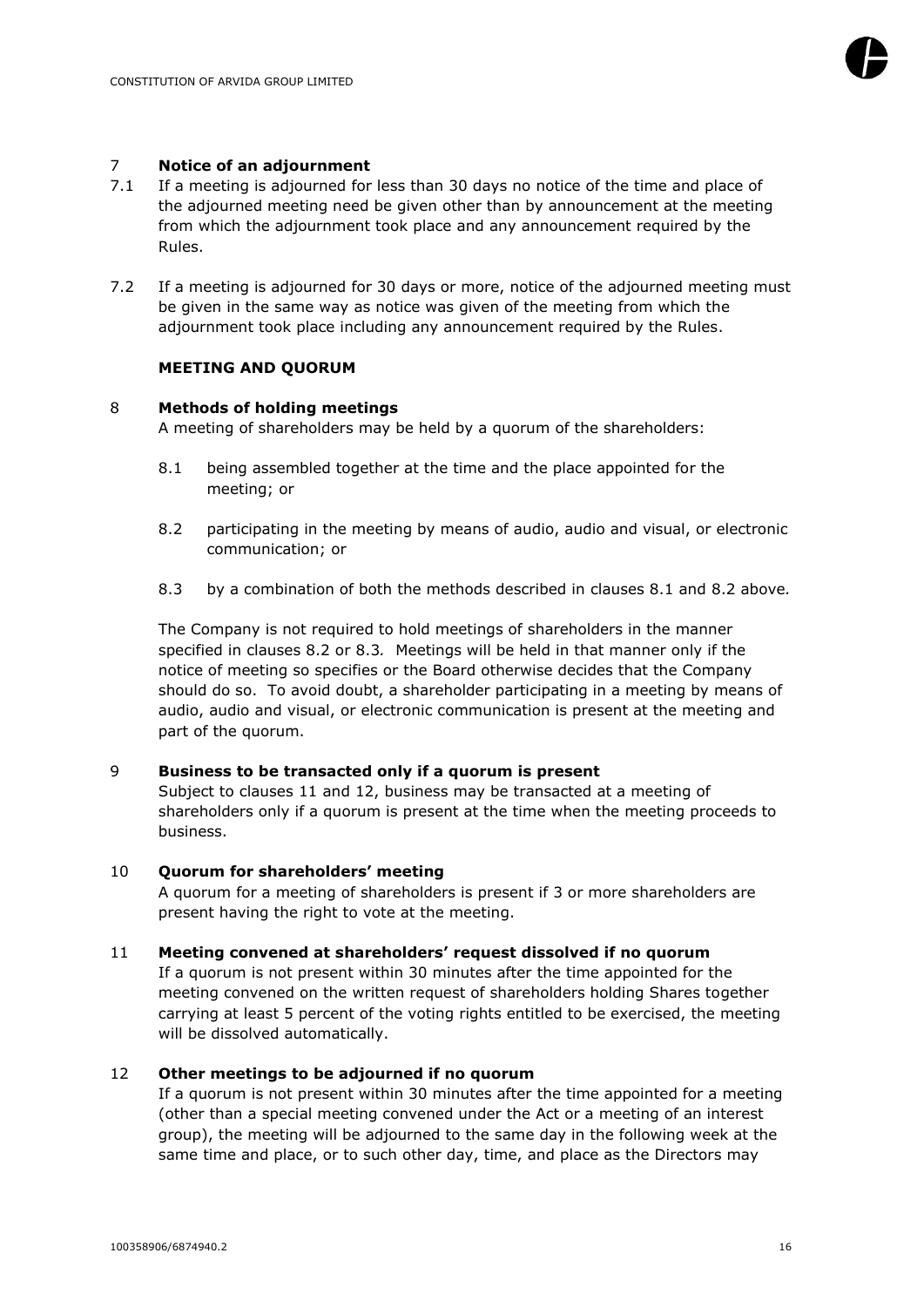

appoint. If at the adjourned meeting a quorum is not present within 30 minutes after the time appointed for the meeting, the shareholders present will constitute a quorum.

# **CHAIRPERSON**

## 13 **Chairperson of Board to be chairperson of meeting**

The chairperson of the Board, if one has been elected by the Directors and is present at a meeting of shareholders, will chair the meeting.

#### 14 **Directors may elect chairperson if chairperson of Board not available**

If no chairperson of the Board has been elected or, if at any meeting of shareholders the chairperson of the Board is not present within 15 minutes of the time appointed for the commencement of the meeting or is unwilling to act, the Directors present may elect one of their number to be chairperson of the meeting.

## 15 **As a last resort shareholders may elect chairperson**

If at any meeting of shareholders, no Director is willing to act as chairperson or if no Director is present within 15 minutes of the time appointed for the commencement of the meeting, the shareholders present may elect one of their number to be chairperson of the meeting.

## 16 **Chairperson's power to adjourn meeting**

The chairperson of a meeting at which a quorum is present:

- 16.1 may adjourn the meeting with the consent of the shareholders present who are entitled to attend and vote at that meeting; and
- 16.2 must adjourn the meeting if directed by the meeting to do so.

The only business that may be transacted at any adjourned meeting is the business left unfinished at the meeting from which the adjournment took place.

# <span id="page-17-0"></span>17 **Chairperson may dissolve or adjourn unruly meetings**

The chairperson may adjourn or dissolve the meeting if in his or her opinion the meeting has become so unruly, disorderly or inordinately protracted, that the business of the meeting cannot be conducted in a proper and orderly manner. The chairperson may exercise this power without the consent of the meeting and without giving reasons.

# 18 **Dissolved meetings - unfinished business**

If the chairperson proposes to dissolve a meeting pursuant to clause [17,](#page-17-0) and there is any item of unfinished business of the meeting which in his or her opinion requires to be voted upon, then that item shall be dealt with by the chairperson directing it to be put to the vote by a poll without further discussion.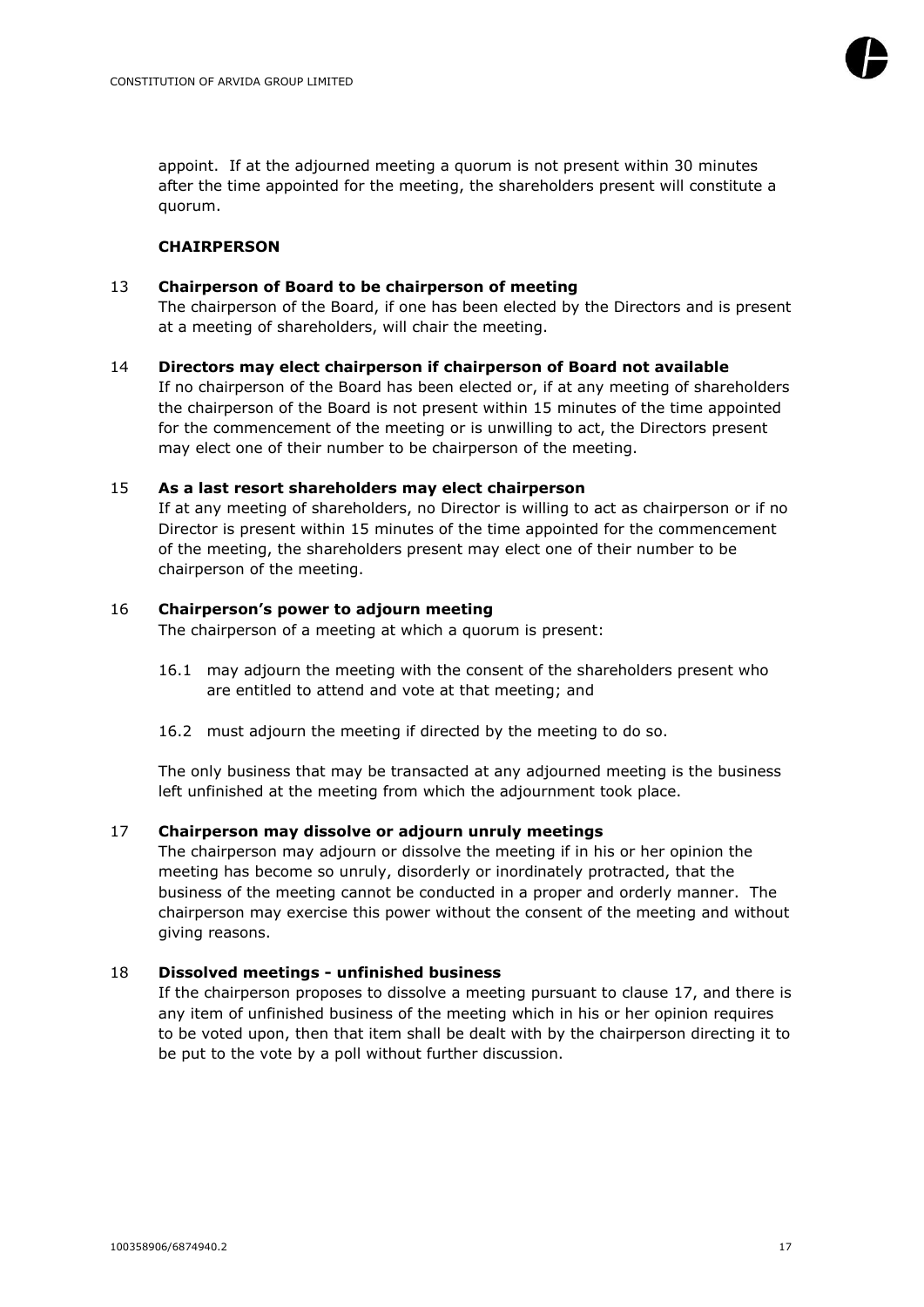# **VOTING**

# 19 **Voting by poll**

Voting at a meeting of shareholders will be conducted by poll in accordance with clauses [24](#page-18-0) to [27](#page-18-1) below.

# 20 **Voting by electronic means**

To the extent permitted by the Act and the Rules, the Board may allow shareholders to vote by signifying their assent or dissent by electronic means (including, for the avoidance of doubt, voting on a personal computer, with such vote being transmitted to the meeting), instead of the shareholder voting by another method permitted by the Act or this constitution.

# 21 **Votes of joint holders**

Where two or more persons are registered as the holders of a Share, the vote of the person named first in the share register and voting on a matter must be accepted to the exclusion of the votes of the other joint holders.

# 22 **Shareholder loses certain voting rights if calls unpaid**

If a sum due to the Company in respect of any Share registered in a shareholder's name has not been paid then that Share may be voted at a meeting of an interest group but not at any other meeting of shareholders.

# 23 **Chairperson not allowed casting vote**

In the case of an equality of votes, the chairperson does not have a casting vote.

# **POLLS**

# 24 **Time at which polls to be taken**

<span id="page-18-0"></span>A poll on the election of a chairperson of a meeting or on a question of adjournment must be taken immediately. A poll on any other question is to be taken at such time as the chairperson of the meeting directs. The meeting may proceed to deal with any business other than that upon which a poll has been demanded pending the taking of the poll.

# 25 **Counting votes cast in a poll**

Votes must be counted according to the votes attached to the Shares of each shareholder present and voting.

# 26 **Declaration of poll result**

- 26.1 The chairperson of the meeting may declare the result of a poll either at or after the meeting, and when the outcome of the poll is known, may do so regardless of whether all votes have been counted.
- 26.2 The result of a poll declared by the chairperson of the meeting will be treated as the resolution of the meeting on the issue for which the poll was taken.

# 27 **Auditor of Company to be scrutineer**

<span id="page-18-1"></span>The auditor of the Company (including employees and agents of the auditor) for the time being, or if the auditor of the Company is unable or unwilling to act, then such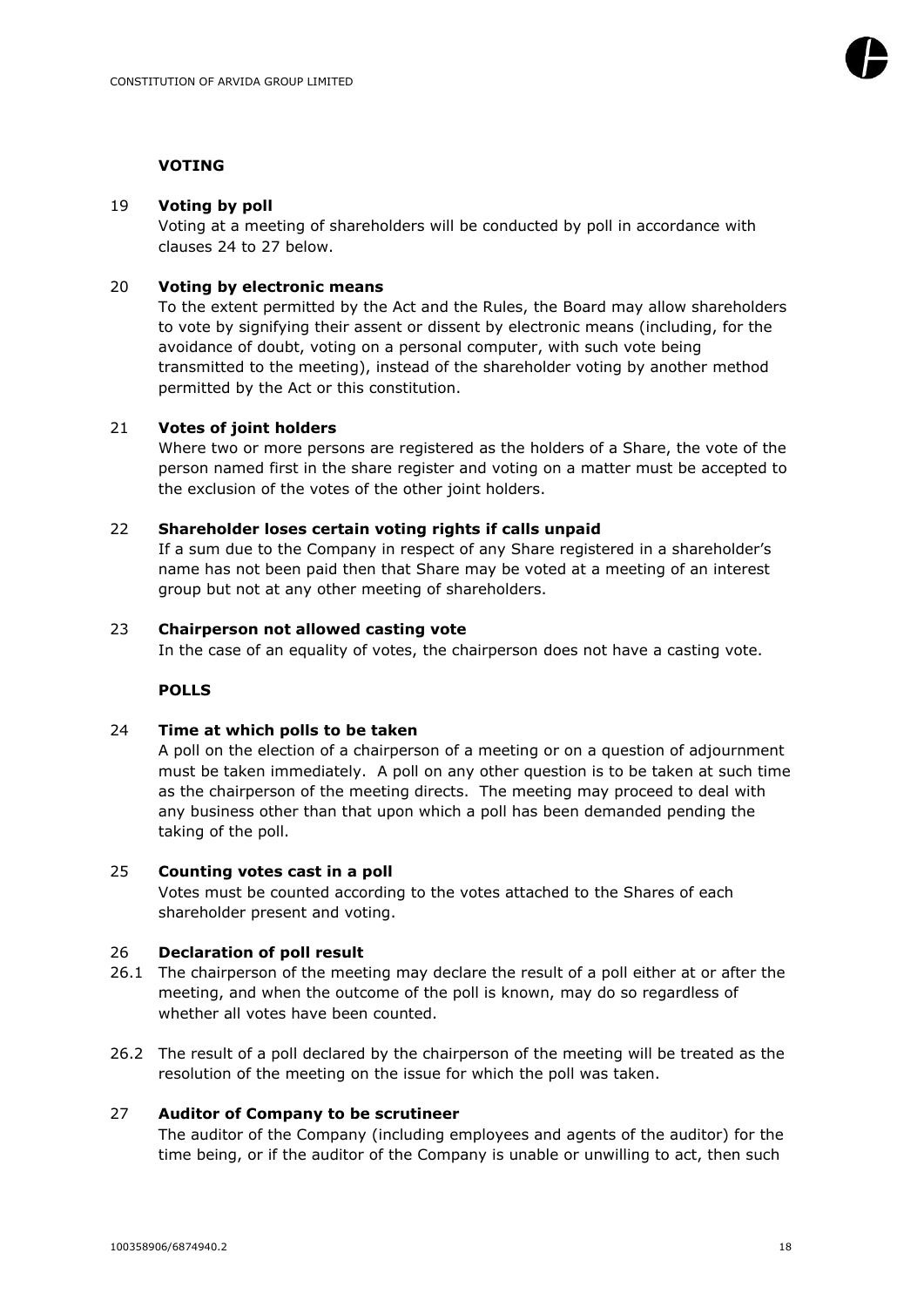

person as the chairperson nominates, shall act as scrutineer for the purposes of a poll.

# **SHAREHOLDER PROPOSALS**

## 28 **Shareholder proposals by written notice**

A shareholder may give written notice to the Board of a matter the shareholder proposes to raise for discussion or resolution at the next meeting of shareholders at which the shareholder is entitled to vote. The provisions of clause 9 of the first schedule to the Act apply to any notice given pursuant to this clause.

#### **PROXIES**

## 29 **Proxies permitted**

A shareholder may either exercise the right to vote by being present in person or represented by proxy.

## 30 **Proxy to be treated as shareholder**

A proxy for a shareholder is entitled to attend and be heard at a meeting of shareholders as if the proxy were the shareholder.

## 31 **Appointment of proxy must be in writing or approved electronic format and specify restrictions**

- 31.1 A proxy must be appointed by a notice in writing that is signed by or in the case of an electronic notice, sent by the shareholder, or by appointing the proxy online as per the Company's instructions in a notice of meeting, and the notice must state whether the appointment is for a particular meeting or a specified term. A proxy need not be a shareholder of the Company.
- 31.2 A shareholder may appoint more than one proxy for a particular meeting, provided that more than one proxy is not appointed to exercise the rights attached to a particular share held by the shareholder.

# 32 **Notice of proxy to be produced at least 48 hours before meeting**

No appointment of a proxy is effective in relation to a meeting unless a copy of the notice of appointment is produced to the Company at least 48 hours before the time for holding the meeting or adjourned meeting at which the person named in the notice proposes to vote. If the written notice appointing a proxy is signed under power of attorney, a copy of the power of attorney (unless already deposited with the Company) and a signed certificate of non-revocation of the power of attorney must accompany the notice.

#### 33 **Form of notice of proxy**

- 33.1 A notice appointing a proxy shall be in such form as required by the Rules and otherwise as the Board may direct.
- 33.2 Proxy forms must as a minimum (so far as the subject matter and form of resolutions reasonably permits), provide for two-way voting (for or against) on all resolutions, enabling the shareholder to instruct the proxy as to the casting of the vote, must not be sent with any name or office (e.g. "chairman of directors") filled in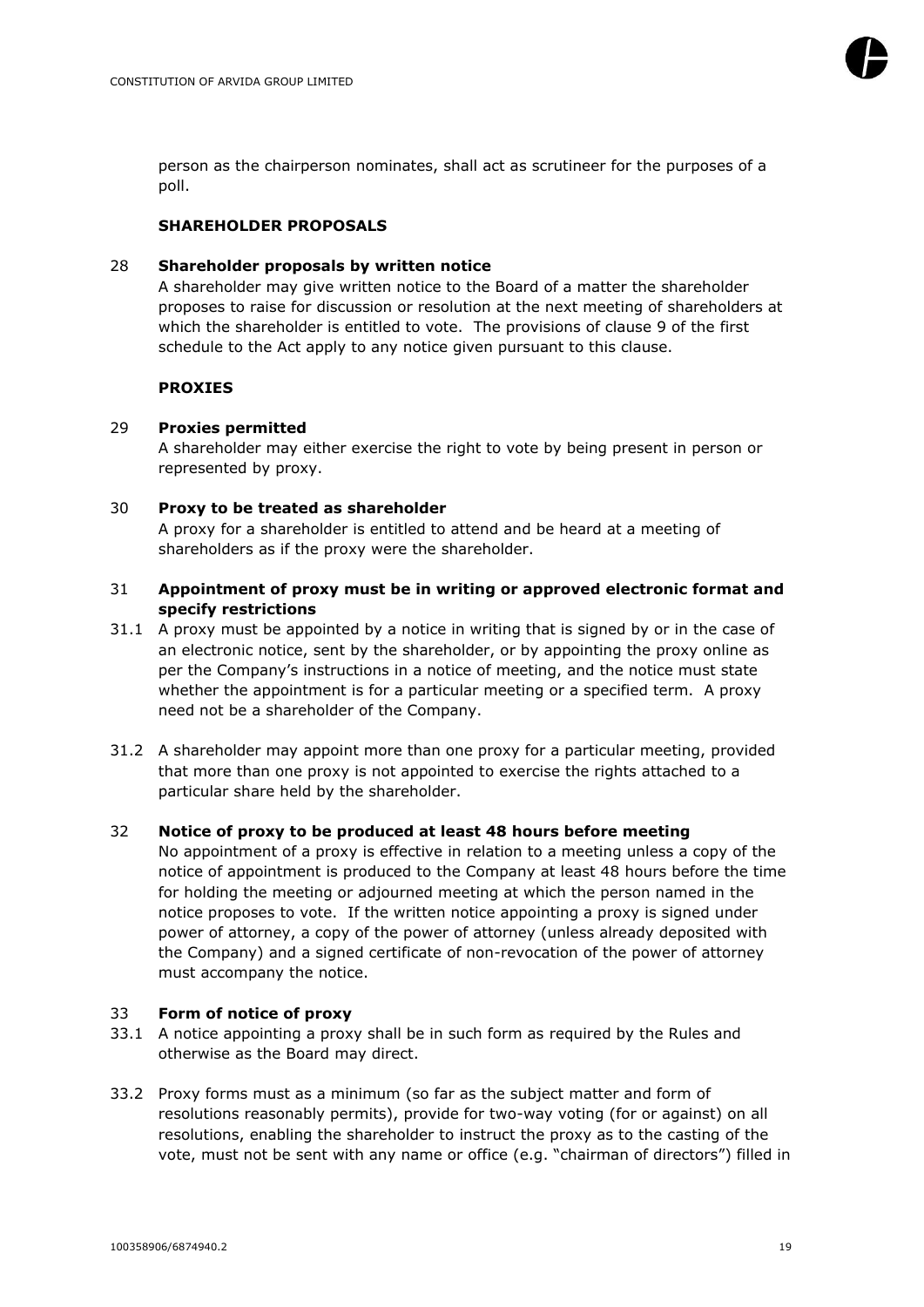

as proxy holder, and must contain a statement outlining who is subject to voting restrictions in relation to each resolution.

- 33.3 Proxy forms may in accordance with the Rules provide that, if the shareholder does not name a proxy in the form or if the named proxy does not attend the meeting, a named person or office will act as the shareholder's proxy and vote in accordance with the shareholder's express direction.
- 33.4 So far as reasonably practicable, resolutions must be framed in a manner which facilitates two way voting instructions for proxy holders.

#### 34 **Vote by proxy valid where no notification before meeting of disqualified proxy** Where:

- 34.1 the shareholder has died or become incapacitated; or
- 34.2 the proxy, or the authority under which the proxy was executed, has been revoked; or
- 34.3 the Share in respect of which the notice of proxy is given has been transferred,

before a meeting at which a proxy exercises a vote in terms of a notice of proxy but the Company does not receive written notice of that death, incapacity, revocation, or transfer before the start of the meeting, the vote of the proxy is valid.

#### **POSTAL VOTES**

#### 35 **Postal votes are permitted only at Board's option**

- 35.1 A shareholder may exercise the right to vote at a meeting by casting a postal vote only if the Board, prior to the giving of notice of a meeting, has so determined and, if the Board so determines, the provisions of clause 7 of the first schedule to the Act shall apply.
- 35.2 To avoid doubt, a postal vote may be cast using electronic means permitted by the Board.

#### **CORPORATE REPRESENTATIVES**

#### 36 **Corporations may act by representative**

A body corporate which is a shareholder may appoint a representative to attend any meeting of shareholders on its behalf in the same manner as that in which it could appoint a proxy. The representative shall be entitled to attend and be heard at a meeting of shareholders as if the representative were the shareholder.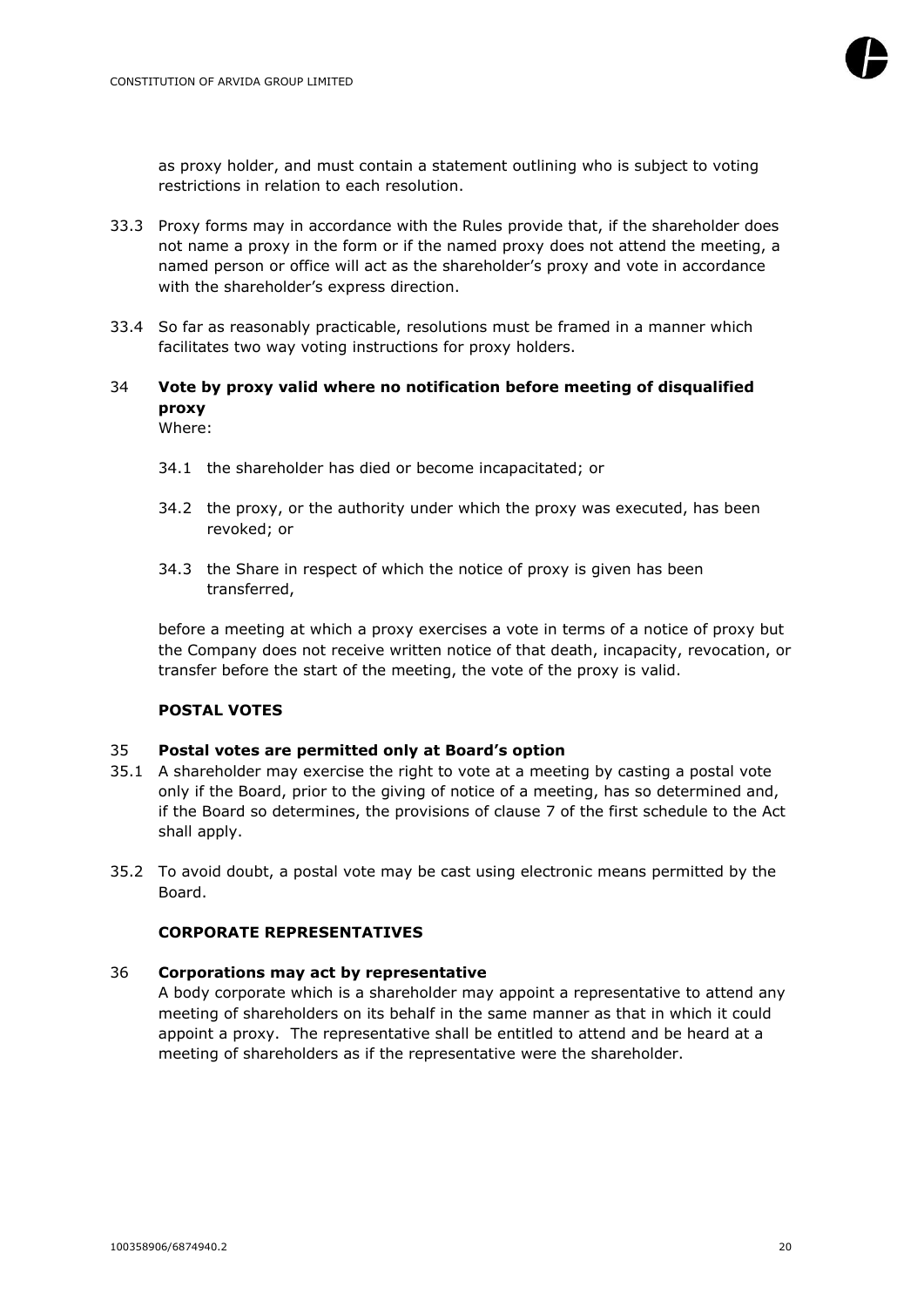

#### **MINUTES**

#### 37 **Board must keep minutes of proceedings**

The Board must ensure that minutes are kept of all proceedings at meetings of shareholders and that a record is kept of all written resolutions of shareholders. Minutes which have been signed correct by the chairperson of the meeting are evidence of the proceedings at the meeting unless they are shown to be inaccurate.

## **OTHER PROCEEDINGS**

## 38 **Shareholder participation by electronic means**

- 38.1 For the purposes of this schedule, a shareholder, or the shareholder's proxy or representative, may participate in a meeting by means of audio, audio and visual, or electronic communication if:
	- (a) the Board approves those means; and
	- (b) the shareholder, proxy, or representative complies with any conditions imposed by the Board in relation to the use of those means (including for example, conditions relating to the identity of the shareholder, proxy, or representative and that persons approval or authentication (including electronic authentication) of the information communicated by electronic means).
- 38.2 To avoid doubt, participation in a meeting includes participation in any manner specified in this schedule or permitted by the constitution.

#### 39 **Chairperson may regulate other proceedings**

Except as provided in this Schedule, the chairperson of a meeting of shareholders may regulate the proceedings at the meeting.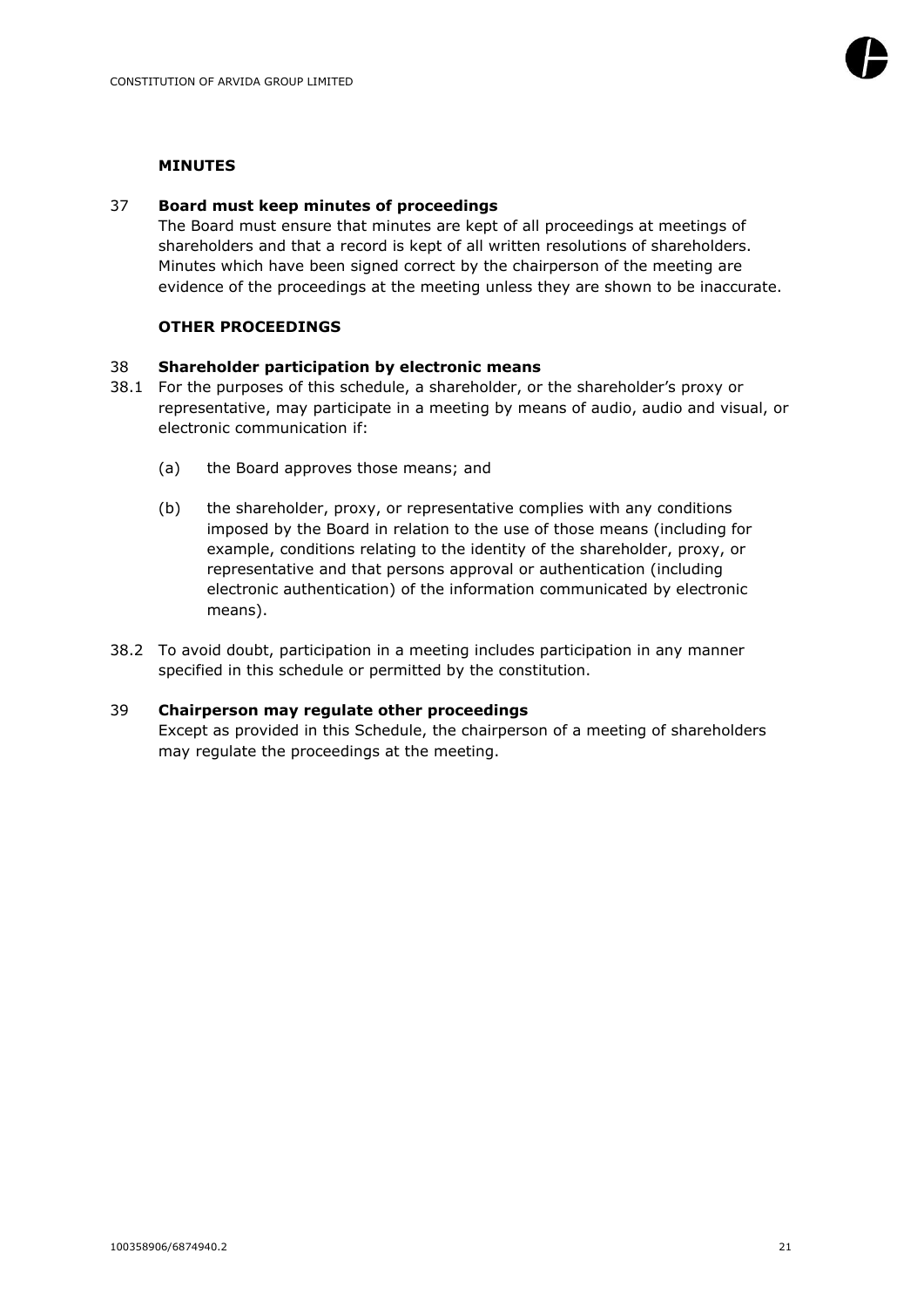

# **THIRD SCHEDULE: PROCEEDINGS OF THE BOARD**

#### **INTERPRETATION**

#### 1 **Construction**

Unless stated otherwise, references to clauses are references to clauses in this Schedule.

# **NOTICE OF MEETING**

# <span id="page-22-0"></span>2 **Director's power to convene meetings**

A Director, or any other person at the request of a Director, may convene a meeting of the Board by giving notice in accordance with this Schedule.

## 3 **Notice to be sent to Director's address**

The notice of meeting must be a written notice delivered by hand to the Director, or sent to the address or facsimile number, or an electronic mail message sent to the electronic mail address, which the Director provides to the Company for that purpose, or if an address or facsimile number, or electronic mail address, is not provided, then a written notice to his or her last place of employment or residence or facsimile number known to the Company.

## 4 **Notice to contain certain details**

The notice of meeting must include the date, time and place of the meeting and an indication of the matters to be discussed in sufficient detail to enable a reasonable Director to appreciate the general import of the matters.

# 5 **Period of notice required to be given to Directors**

At least two days' notice of a meeting of the Board must be given unless the chairperson (or, in the chairperson's absence from New Zealand, the deputy chairperson (if any), and in the deputy chairperson's absence, any other Director) believes it is necessary to convene a meeting of the Board as a matter of urgency, in which case shorter notice of the meeting of the Board may be given, so long as at least two hours' notice is given. Any such shorter notice may be given by telephone communication to each Director at the telephone number provided to the company by each Director provided that written notice shall be given to the Directors within the shorter notice period where it is practicable to do so.

# <span id="page-22-1"></span>6 **Absent Directors**

If a Director, who is for the time being absent from New Zealand, supplies the Company with a facsimile number or address or electronic mail address to which notices are to be sent during his or her absence, then notice must be given to that Director. Otherwise notice need not be given to any Director for the time being absent from New Zealand. However, if he or she has an alternate Director who is in New Zealand, then notice must be given to that person.

# 7 **Directors may waive irregularities in notice**

Any irregularity in the notice of a meeting, or failure to comply with clauses [2](#page-22-0) to [6](#page-22-1) is waived if all Directors entitled to receive notice of the meeting attend the meeting without protest as to the irregularity or failure, or if all Directors entitled to receive notice of the meeting agree to the waiver.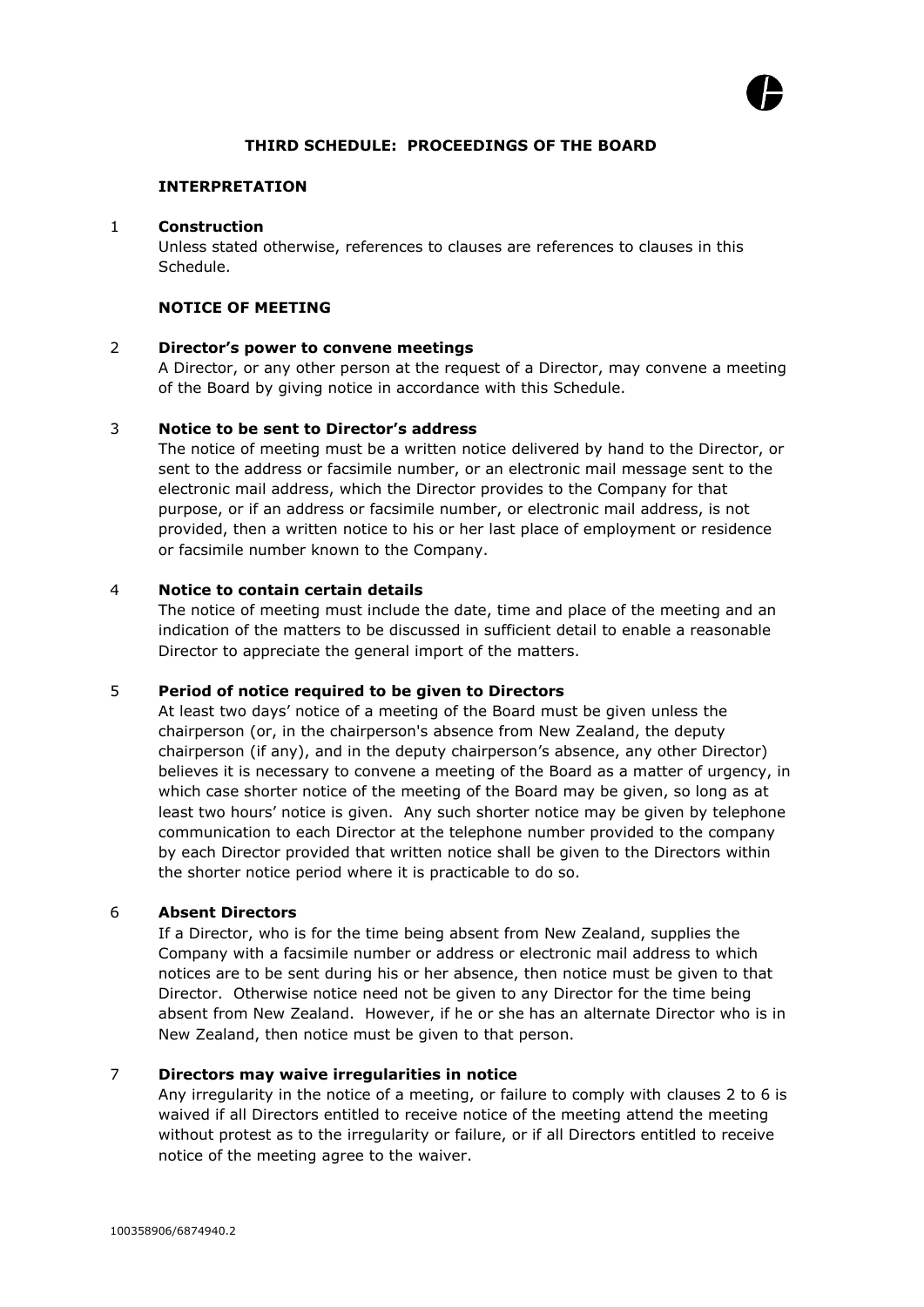## **MEETING AND QUORUM**

#### 8 **Methods of holding meetings**

A meeting of the Board may be held either:

- 8.1 By a number of Directors who constitute a quorum, being assembled together at the place, date and time appointed for the meeting; or
- 8.2 By means of audio, or audio and visual, communication by which all Directors participating can simultaneously hear each other throughout the meeting.

# <span id="page-23-0"></span>9 **Quorum for Board meeting**

Unless otherwise determined by the Board, the quorum necessary for the transaction of business at a meeting of the Board is 3 Directors. No business may be transacted at a meeting of the Board unless a quorum is present.

#### 10 **Meeting adjourned if no quorum**

If a quorum is not present within 30 minutes after the time appointed for a meeting of the Board, the meeting will be adjourned automatically until the following working day at the same time and place. If at the adjourned meeting a quorum is not present within 30 minutes from the time appointed for the meeting, the Directors present will constitute a quorum.

#### **CHAIRPERSON**

#### 11 **Chairperson to chair meetings**

The chairperson of the Board will chair all meetings of the Board. If no chairperson is elected, or if at a meeting of the Board the chairperson is not present within 15 minutes after the time appointed for the commencement of the meeting, then the Directors present may elect one of their number to be chairperson of the meeting.

#### **VOTING**

#### 12 **Voting on resolutions**

Each Director has one vote. Subject to clause [9,](#page-23-0) a resolution of the Board is passed if it is agreed to by all Directors present without dissent or if a majority of the votes cast on it are in favour of it. A Director must not vote where that Director is not permitted to vote by the Rules or this constitution. A Director present at a meeting of the Board may abstain from voting on a resolution, and any Director who abstains from voting on a resolution will not be treated as having voted in favour of it for the purposes of the Act.

#### 13 **Chairperson does not have a casting vote in some cases**

If, at any meeting of the Board:

- 13.1 there are more than three Directors present at the meeting, the chairperson of the Board has a casting vote; and
- 13.2 if there are three or fewer Directors present at the meeting, the chairperson of the Board does not have a casting vote.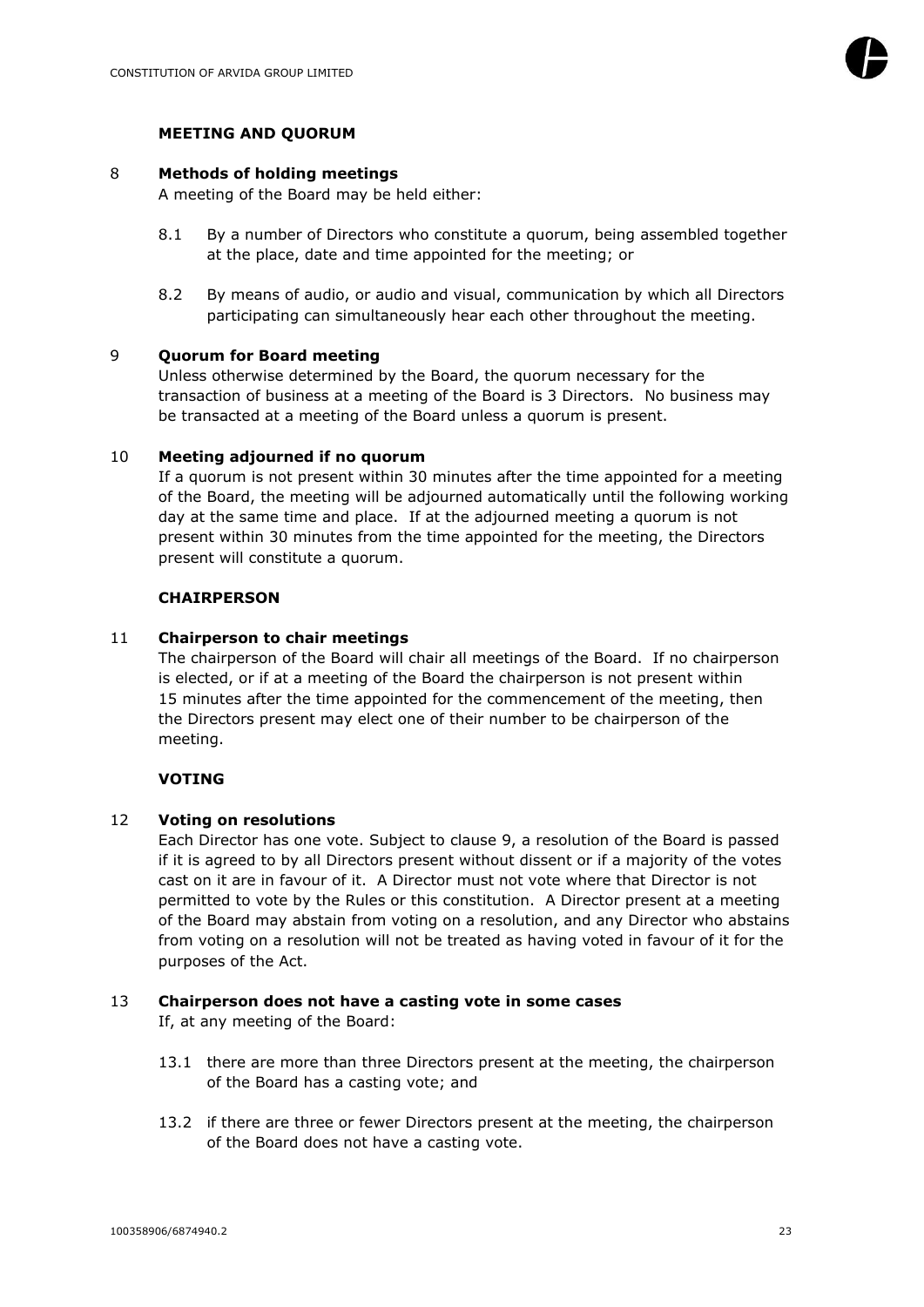

# **MINUTES**

#### 14 **Board must keep minutes of proceedings**

The Board must ensure that minutes are kept of all proceedings of meetings of the Board. Minutes which have been signed correct by the chairperson of the meeting are evidence of the proceedings at the meeting unless they are shown to be inaccurate.

# **OTHER PROCEEDINGS**

## 15 **Board may regulate other proceedings**

Except as set out in this Schedule, the Board may regulate its own procedure.